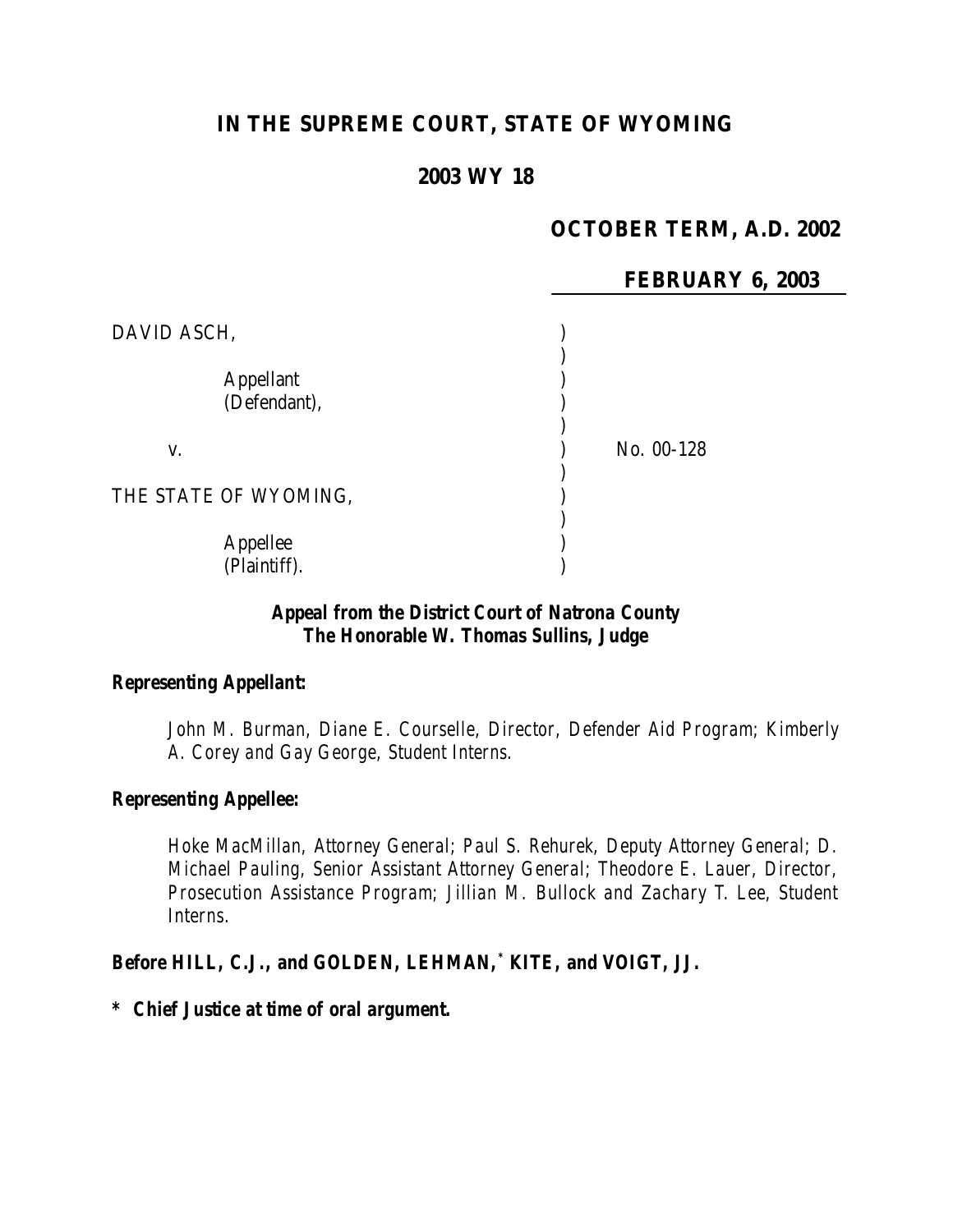# **VOIGT, Justice.**

[¶1] A jury convicted David Asch (Asch) of possession of a felony amount of methamphetamine, in violation of Wyo. Stat. Ann. § 35-7-1031 (LexisNexis 2001). In this appeal, Asch contends that he received ineffective assistance of counsel, that the district court improperly instructed the jury after a witness refused to answer a question, and that he was denied his right to due process of law when he was forced to appear before the jury in shackles.

[¶2] We reverse.

## *ISSUES*

[¶3] Six issues have been identified by the parties:

1. Was Asch's right to effective assistance of counsel violated as a result of a conflict of interest in his representation at the preliminary hearing?

2. Was Asch's right to effective assistance of counsel violated as a result of counsel's failure to obtain a copy of the preliminary hearing transcript and to undertake a reasonable investigation of the case?

3. Was Asch's right to effective assistance of counsel violated as a result of counsel's failure to ensure that Asch would be in street clothes during the trial?

4. Was Asch's right to effective assistance of counsel violated as a result of counsel's calling a witness who refused to answer a question and was held in contempt of court?

5. Did the district court abuse its discretion in instructing the jury that it could consider the witness's refusal to answer a question as bearing on her credibility?

6. Was Asch denied his right to due process of law as a result of his legs being shackled during the jury trial?

# *FACTS AND PROCEDURAL HISTORY*

[¶4] At about 10:30 p.m., on September 2, 1999, in Casper, Asch was the front-seat passenger in a car being driven by Sheryl Sutton (Sutton). Casper Police Officer Andrew Swisher (Swisher) stopped the car for expired registration. In the process, Swisher observed Asch "making . . . concealing movements" to the center and left of his seat. The denouement of the traffic stop was Sutton's arrest for possession of a marijuana pipe found under the passenger seat, and Asch's arrest for possession of seven grams of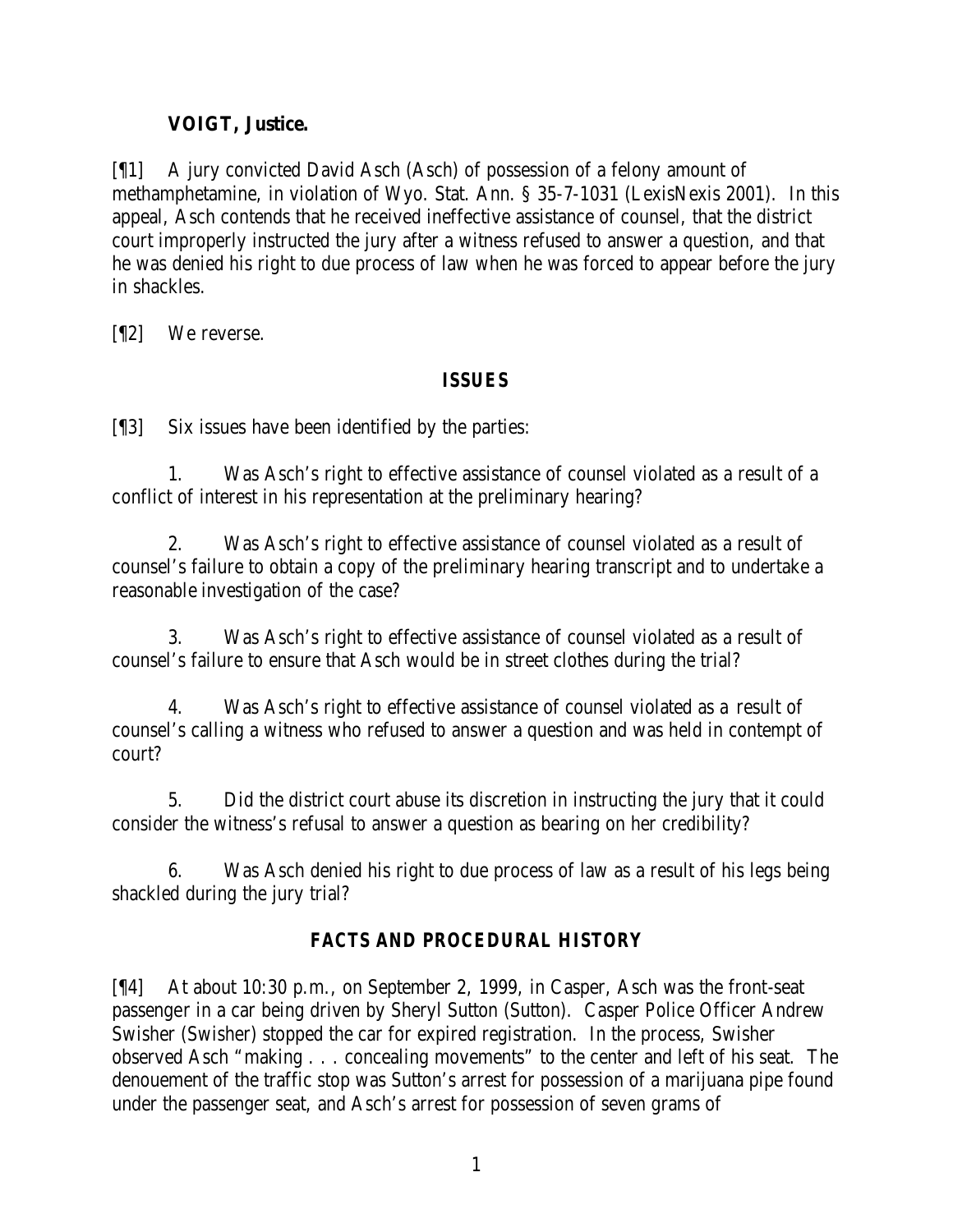methamphetamine found between the front seats and for interference with a peace officer for having lied about his identity.

[¶5] At his initial appearance in county court (now referred to as circuit court) the following day, Asch requested appointment of counsel. An order was entered on September 9, 1999, appointing the State Public Defender to represent him. A preliminary hearing was set for September 13, 1999. The Notice and Order of Preliminary Hearing shows copies having been sent to "prosecutor" and "defense counsel," but neither is identified by name.

[¶6] The preliminary hearing took place at the time and date scheduled. However, Nadine McLeod (McLeod), the contract public defender assigned to represent Asch, did not appear. Instead, Asch was represented by Wilhelm Bierman (Bierman), the supervising attorney in the Casper office of the State Public Defender. Asch was bound over for trial in the district court.

[¶7] McLeod appeared with Asch at arraignment in the district court on November 9, 1999. Asch pled not guilty to the felony possession charge, but he pled guilty to the misdemeanor charge of interference with a peace officer. Sentencing on the misdemeanor charge was postponed pending completion of a presentence investigation report. The felony count was placed in the "trial stack;" it eventually was tried to a jury on February 22, 2000.

[¶8] The State called only two witnesses at trial—the arresting officer and an expert from the Wyoming State Crime Laboratory. Sutton was the only defense witness. Succinctly stated, Officer Swisher described the traffic stop and arrests, the expert identified the substance as methamphetamine, and Sutton testified that the methamphetamine belonged to her and not to Asch. On cross-examination, Sutton refused to identify the source of the methamphetamine, even in the face of the district court judge's direct order to do so. Proceedings were then had outside the presence of the jury, Sutton was found to be in direct contempt of court, and was sentenced to sixty days in jail. The jury was then brought back into the courtroom and the district court judge orally instructed them as follows:

> Ladies and Gentlemen of the Jury, as you saw and heard, Ms. Sutton refused to answer the pending question that had been asked by the District Attorney's Office in this matter. I'm going to advise you that you can consider her refusal to answer that question in connection with your consideration of all other evidence and matters that may bear on her credibility and the credibility of her testimony before the Court.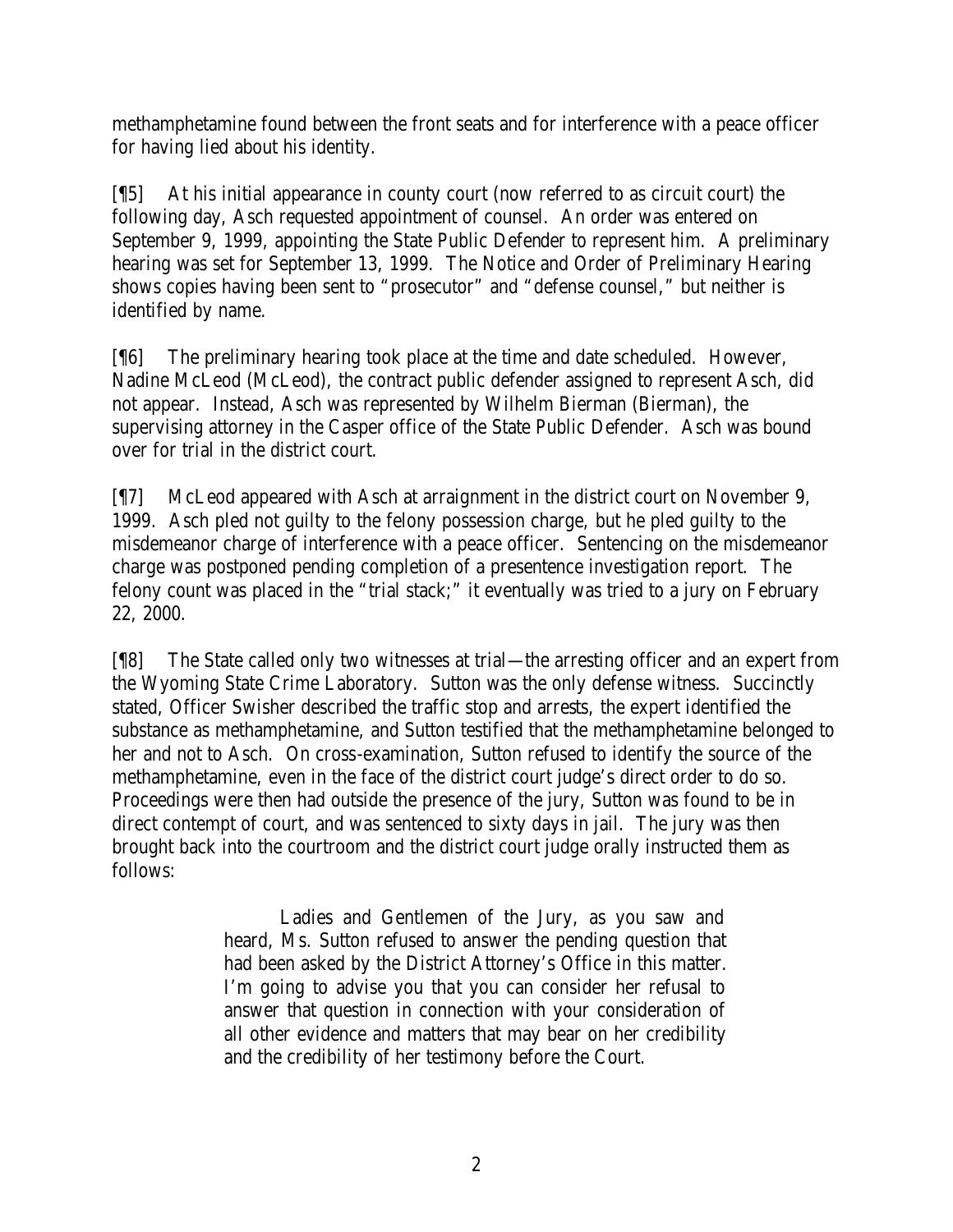[¶9] After the jury convicted Asch of the felony possession charge, the district court ordered the preparation of an addendum to the previously ordered pre-sentence investigation report. On March 28, 2000, Asch was sentenced to incarceration in the Wyoming State Penitentiary for a term of sixty to seventy-two months. Asch filed his Notice of Appeal with the district court on April 24, 2000.

[¶10] Development of the issues in this appeal has followed a tortuous path, at best. The appeal was docketed on May 18, 2000. Subsequently, five orders were entered extending the time for filing of briefs. The proceedings were also stayed while this Court considered Asch's motion for a limited remand for an evidentiary hearing on the issue of ineffective assistance of counsel. Well after oral argument, we granted Asch's earlier-filed motion for remand, not only to develop the evidence as to ineffective assistance of counsel, but also as to the shackling issue, which had not been raised in the initial appellate briefs. On remand, the district court held an evidentiary hearing and issued a decision letter finding, first, that Asch had failed to establish ineffective assistance of counsel, and second, that Asch had failed to prove that he was prejudiced by having been shackled during the trial. The case was then returned to this Court, where we allowed supplemental briefing. The briefs were filed in June and July of 2002. Further oral argument was not allowed, but the case was "reconferenced" on August 13, 2002.

#### *DISCUSSION*

### *Was Asch's right to effective assistance of counsel violated as a result of a conflict of interest in his representation at the preliminary hearing?*

[¶11] Claims of ineffective assistance of counsel are reviewed under the following standard:

> "Wyoming has a well-established and oft-repeated standard for reviewing claims of ineffective assistance of counsel:

> > 'When reviewing a claim of ineffective assistance of counsel, the paramount determination is whether, in light of all the circumstances, trial counsel's acts or omissions were outside the wide range of professionally competent assistance. *Herdt v. State,* 891 P.2d 793, 796 (Wyo.1995); *Starr v. State,* 888 P.2d 1262, 1266- 67 (Wyo.1995); *Arner v. State,* 872 P.2d 100, 104 (Wyo.1994); *Frias v. State,* 722 P.2d 135, 145 (Wyo.1986). The reviewing court should indulge a strong presumption that counsel rendered adequate assistance and made all significant decisions in the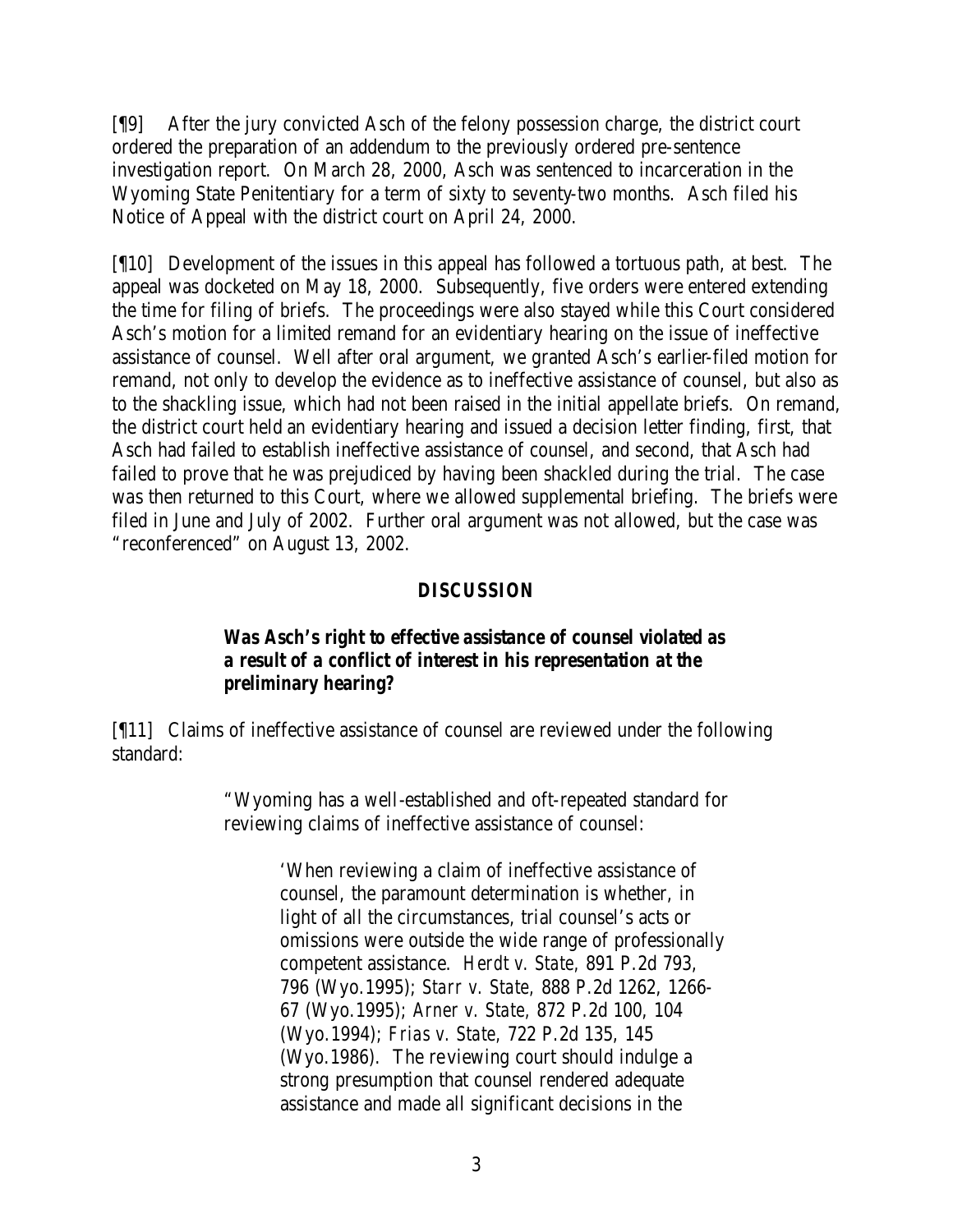exercise of reasonable professional judgment. *Herdt,* at 796; *Starr,* at 1266; *Arner,* at 104; *Strickland v. Washington,* 466 U.S. 668, 689, 104 S.Ct. 2052, 2065, 80 L.Ed.2d 674 (1984).

Under the two-prong standard articulated in *Strickland* and *Frias*, an appellant claiming ineffective assistance of counsel must demonstrate on the record that counsel's performance was deficient and that prejudice resulted. *Strickland,* 466 U.S. at 687, 104 S.Ct. at 2064; *Starr,* at 1266; *King v. State,* 810 P.2d 119, 125 (Wyo.1991) (Cardine, J., dissenting); *Campbell v. State,* 728 P.2d 628, 629 (Wyo.1986); *Frias,* 722 P.2d at 145. In other words, to warrant reversal on a claim of ineffective assistance of counsel, an appellant must demonstrate that his counsel failed to "render such assistance as would have been offered by a reasonably competent attorney" and that "counsel's deficiency prejudiced the defense of [the] case." *Lower v. State,* 786 P.2d 346, 349 (Wyo.1990). "The benchmark for judging any claim of ineffectiveness must be whether counsel's conduct so undermined the proper functioning of the adversarial process that the trial cannot be relied upon as having produced a just result." *Strickland,* 466 U.S. at 686, 104 S.Ct. at 2064.'

*Chapman v. State,* 2001 WY 25, ¶ 6, 18 P.3d 1164, 1168-69 (Wyo.2001) (*quoting Grainey v. State,* 997 P.2d 1035, 1038- 39 (Wyo.2000))."

*Becker v. State,* 2002 WY 126, ¶ 12, 53 P.3d 94, 98-99 (Wyo. 2002) (*quoting Reyna v. State,* 2001 WY 105, ¶ 19, 33 P.3d 1129, 1134-35 (Wyo. 2001)). An appellant bears the burden of proving that counsel was ineffective. *Barkell v. State,* 2002 WY 153, ¶ 10, 55 P.3d 1239, 1242 (Wyo. 2002).

[¶12] The State does not contest Asch's assertion that the preliminary hearing is a critical stage in the criminal proceedings at which a defendant has a constitutional right to the assistance of counsel. *See Davila v. State,* 831 P.2d 204, 214 (Wyo. 1992) (Urbigkit, C.J., dissenting); *Auclair v. State,* 660 P.2d 1156, 1160 (Wyo.), *cert. denied*, 464 U.S. 909 (1983); and *Hurst v. State*, 563 P.2d 232, 235 (Wyo. 1977). In turn, Asch does not base his argument on the "failure" of his assigned counsel to appear at the preliminary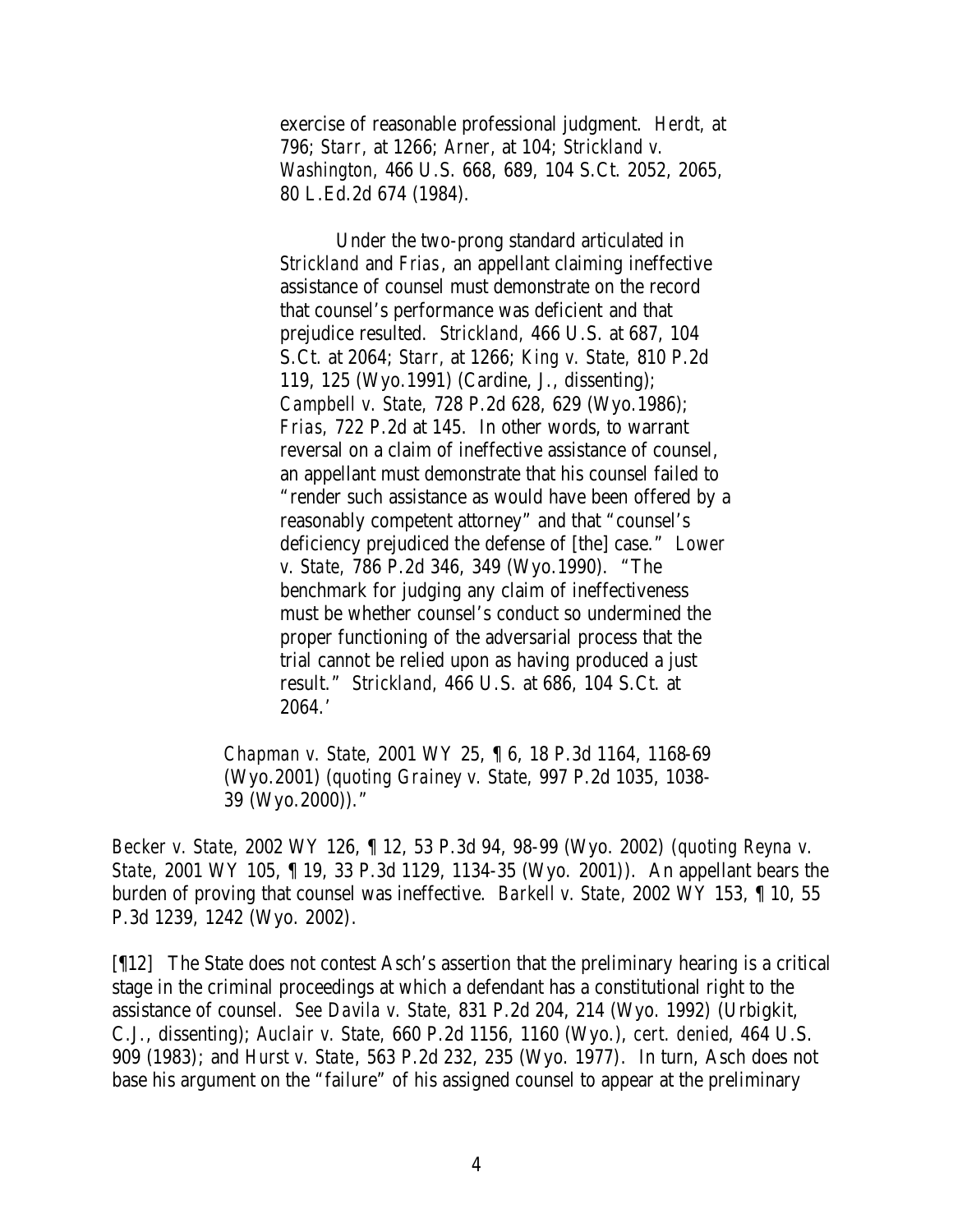hearing.<sup>1</sup> Instead, Asch premises his argument that he received ineffective assistance of counsel at the preliminary hearing on the theory that Bierman's representation of him created a conflict of interest because Thomas Smith (Smith), who represented Asch's "codefendant" Sutton, was also an assistant public defender within Bierman's office.

[¶13] It is, perhaps, obvious that an attorney with a direct, personal conflict of interest might not provide effective representation to a defendant. An attorney who is related to a crime victim, for instance, should not be called upon to represent the alleged perpetrator of that crime. That type or level of conflict, where the attorney's personal interests conflict with those of his client, is readily recognized. Almost as apparent is the conflict of interest created when one attorney, though free of personal conflict, attempts to represent two people charged with the same crime. In that situation, the interests that conflict are the interests of the two defendants.

> "Joint representation of conflicting interests is suspect because of what it tends to prevent the attorney from doing. For example, ... [joint representation] may well ... preclude[] defense counsel . . . from exploring possible plea negotiations and the possibility of an agreement to testify for the prosecution, provided a lesser charge or a favorable sentencing recommendation would be acceptable. Generally speaking, a conflict may also prevent an attorney from challenging the admission of evidence prejudicial to one client but perhaps favorable to another, or from arguing . . . the relative involvement and culpability of his clients in order to minimize the culpability of one by emphasizing that of another. Examples can be readily multiplied.

. . .

[I]n a case of joint representation of conflicting interests the evil—it bears repeating—is in what the advocate finds himself compelled to *refrain* from doing, not only at trial but also as to

 1 In fairness to McLeod, her non-appearance at the preliminary hearing probably should not be characterized as a "failure." Although Asch's initial appearance in the circuit court was on Friday, September 3rd, the Order Appointing Counsel was not signed until Wednesday, September 8th, and filed Thursday, September 9th. The Notice and Order of Preliminary Hearing was not signed and filed until Friday, September 10th. Inasmuch as the preliminary hearing took place at 9:00 a.m., on Monday, September 13th, it is entirely plausible that, as McLeod testified at the remand hearing, she was not notified of the preliminary hearing before it took place. Neither Bierman nor McLeod could recall specifically why Bierman appeared and McLeod did not. McLeod speculated that Bierman may have been at the courthouse for other matters and simply filled in for her.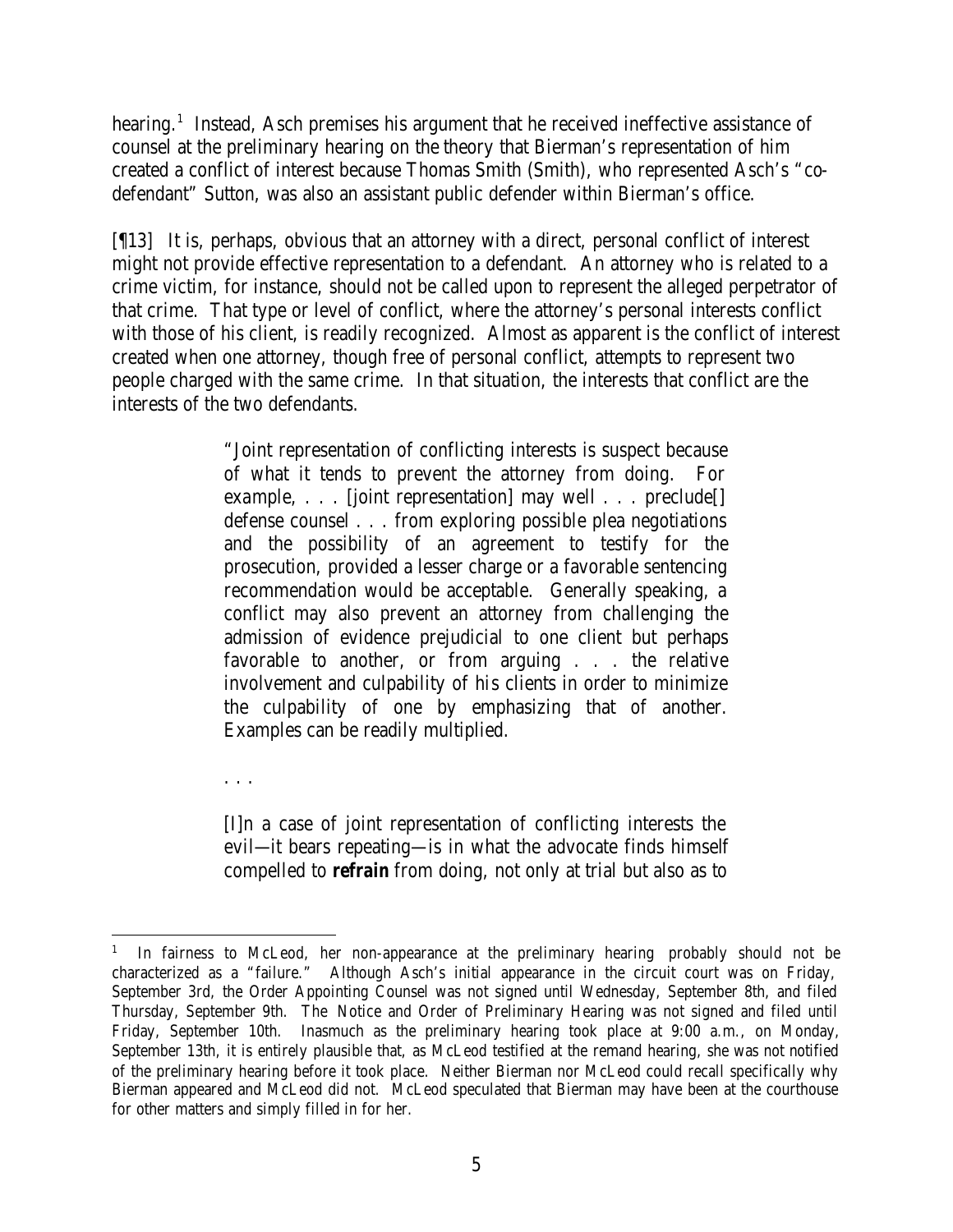possible pretrial plea negotiations and in the sentencing process."

*Shongutsie v. State,* 827 P.2d 361, 365 (Wyo. 1992) (*quoting Holloway v. Arkansas,* 435 U.S. 475, 489-90, 98 S.Ct. 1173, 1181-82, 55 L.Ed.2d 426 (1978)) (emphasis in original).

[¶14] Because the potential for a conflict of interest "'inheres in almost every instance of multiple representation,'" this Court has rejected a case-by-case inquiry, and has adopted "the rule that prejudice will be presumed in all instances of multiple representation of criminal defendants and, in the absence of an appropriate waiver, multiple representation will constitute reversible error." *Shongutsie,* 827 P.2d at 367 (*quoting Cuyler v. Sullivan*, 446 U.S. 335, 348, 100 S.Ct. 1708, 64 L.Ed.2d 333 (1980)). This rule applies whether the co-defendants are tried jointly or separately. *Kenney v. State,* 837 P.2d 664, 673 (Wyo. 1992).

[¶15] W.R.Cr.P. 44(c) governs the process for obtaining a waiver of the potential conflict of interest in a case of joint representation:

> Whenever two or more defendants have been charged with offenses arising from the same or related transactions and are represented by the same retained or assigned counsel or by retained or assigned counsel who are associated in the practice of law, the court shall promptly inquire with respect to such joint representation and shall personally advise each defendant of the right to the effective assistance of counsel, including separate representation. Unless it appears that there is good cause to believe no conflict of interest is likely to arise, the court shall order separate representation.

While such a waiver may allow a defendant to be represented by the attorney of his choice, despite the potential conflict of interest, it does not rid the attorney of his obligation to abide by the rules of professional conduct. *Kenney*, 837 P.2d at 673-74; *Shongutsie,* 827 P.2d at 367. 2

[¶16] W.R.Cr.P. 44(c) was adopted in response to *Shongutsie. Kenney,* 837 P.2d at 664 n.1, 675 n.11. It contains two provisions specifically applicable to the instant case. First, conflict of interest must be addressed not only where co-defendants are charged with the same offense, but where they are charged with "offenses arising from the same or related transactions . . .." Consequently, the fact that Asch was charged with a methamphetamine offense, while Sutton was charged with a marijuana offense, does not negate the necessity

<sup>&</sup>lt;sup>2</sup> Rule 1.7 of the Wyoming Rules of Professional Conduct for Attorneys at Law prescribes the lawyer's duties, independent of anything the court might do, when clients' interests may be adverse to one another.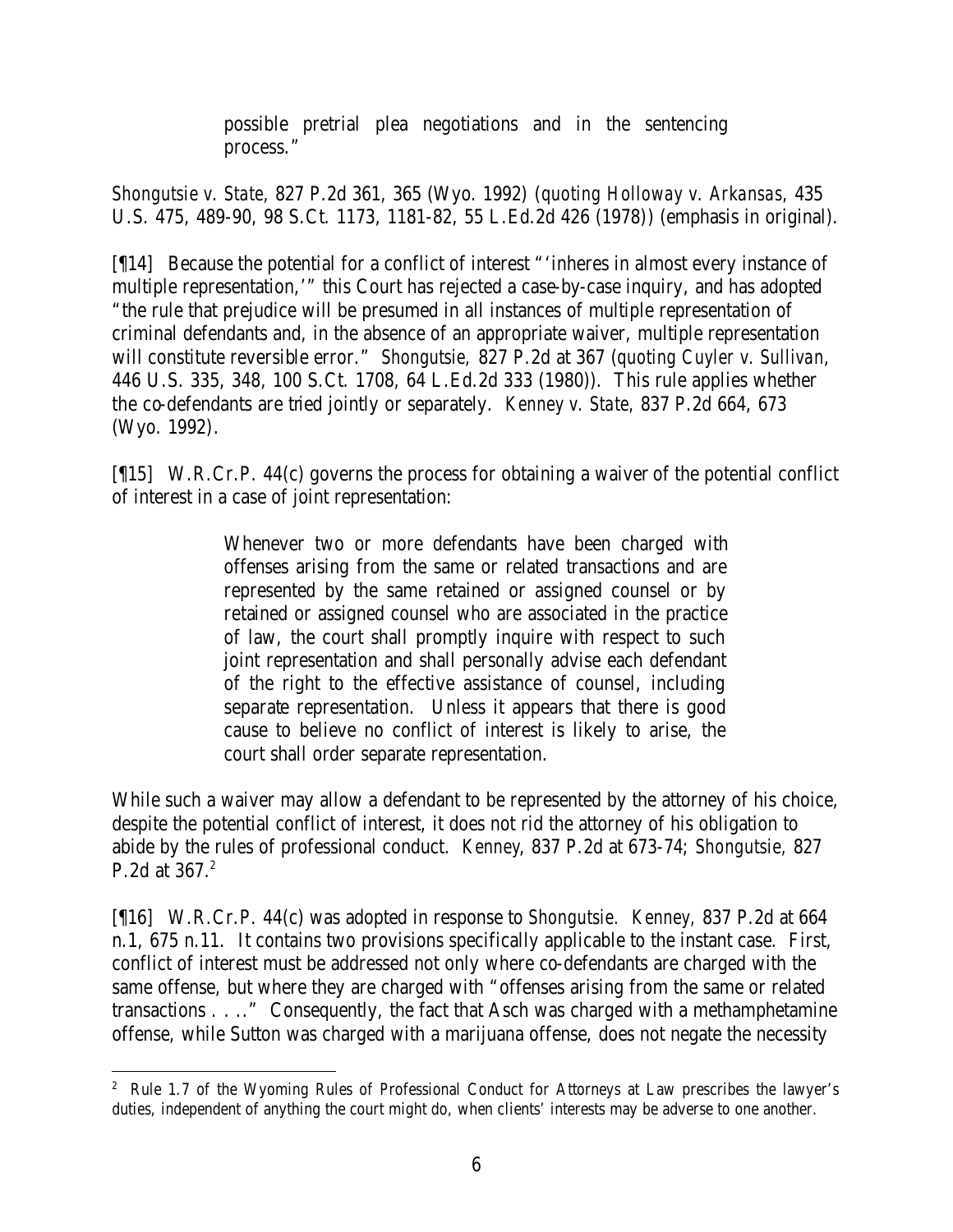for a conflict of interest inquiry. And second, conflict of interest must be addressed not only where co-defendants are represented by the same attorney, but also where they are represented by "retained or assigned counsel who are associated in the practice of law . . .." The question is the effect, if any, of the fact that Bierman, who represented Asch at the preliminary hearing, and Smith, who represented Sutton, both worked in the Casper office of the State Public Defender.

[¶17] Asch contends that the appearance of both Bierman and Smith in these related cases requires reversal of his conviction because (1) based on *Shongutsie,* a presumption of prejudice exists; (2) the State Public Defender's Office is a "firm" within the meaning of the rules of professional conduct;<sup>3</sup> and (3) the State Public Defender's Office is not exempt from the requirement that attorneys must provide effective assistance of counsel, free from any conflict of interest.<sup>4</sup>

[¶18] The State counters Asch's argument first by noting that the facts of this case are clearly distinguishable from the facts in both *Shongutsie* and *Kenney*. In *Shongutsie*, one lawyer represented two defendants in a joint trial. In *Kenney*, one lawyer represented two defendants in separate trials. Here, separate attorneys in the Casper office of the State Public Defender briefly represented two co-defendants in separate proceedings.<sup>5</sup> The question of first impression for this Court is whether we should adopt a *per se* rule presuming a conflict of interest and disqualifying by imputation attorneys within the State Public Defender's Office from separately representing defendants charged with offenses arising from the same incident.

[¶19] The State contends that Wyoming should follow the lead of other states that have found public defenders' offices different from private law firms, and have concluded that a case-by-case inquiry into conflicts of interest is appropriate. *See, for example, People v. Daniels,* 52 Cal.3d 815, 277 Cal.Rptr. 122, 802 P.2d 906, 915, *cert. denied*, 502 U.S. 846 (1991) (automatic disqualification would hamper ability of public defender to represent indigents in criminal cases); *State v. Pitt,* 77 Hawai'i 374, 884 P.2d 1150, 1156 (1994) (case-by-case inquiry because public defender's office, as a government office, is different from a law firm); *People v. Miller,* 79 Ill.2d 454, 38 Ill.Dec. 775, 404 N.E.2d 199, 202

<sup>&</sup>lt;sup>3</sup> Rule 1.10(a) of the Wyoming Rules of Professional Conduct for Attorneys at Law provides that "[w]hile lawyers are associated in a firm, none of them shall knowingly represent a client when any one (1) of them practicing alone would be prohibited from doing so by Rule 1.7, 1.8(c), 1.9 or 2.2." And since the State Public Defender's Office is an organization that employs lawyers, it is a "firm" under the rules. *See,* John Burman, *Conflicts of Interest in Wyoming,* XXXV Land & Water L. Rev. 79, 123 (2000).

<sup>&</sup>lt;sup>4</sup> "This Court is disinterested in establishing a rule which minimizes caution in co-representation cases or, even with recognition of the limited resources of the public defender, which would not emphasize the importance of different counsel where any conflict in representation could be envisioned.'" *Shongutsie,* 827 P.2d at 367 (*quoting Reynoldson v. State,* 737 P.2d 1331, 1336 (Wyo. 1987)).

<sup>5</sup> Smith represented Sutton throughout her proceedings, but Bierman only represented Asch at his preliminary hearing. McLeod, a contract attorney, did not physically operate out of the public defender's office. Asch has not raised a conflict of interest issue as to McLeod.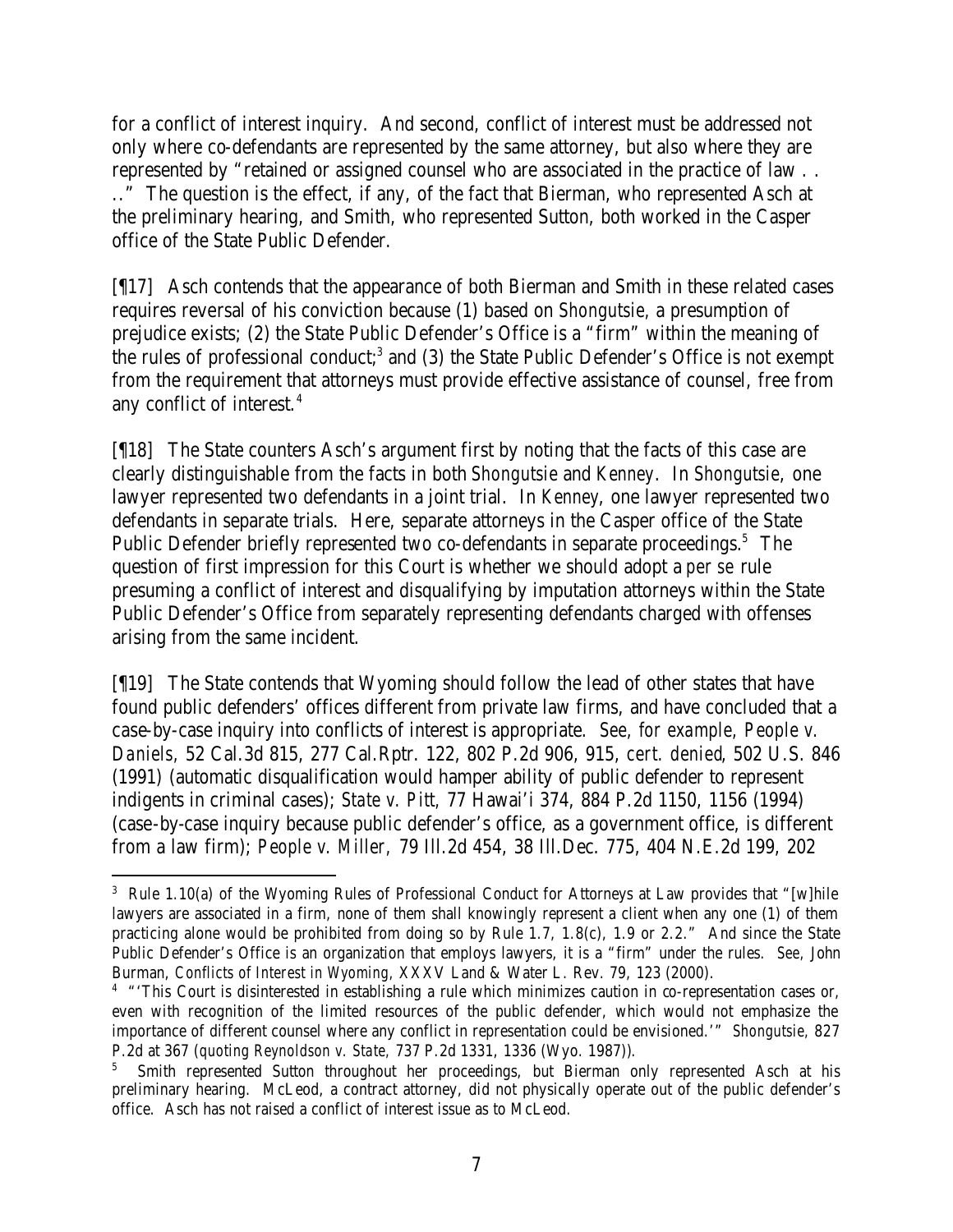(1980) (no *per se* rule is necessary; a case-by-case analysis is sufficient to determine whether any facts peculiar to the case preclude multiple representation within a public defender's office); and *State v. Bell,* 90 N.J. 163, 447 A.2d 525, 528 (1982) (same potential for prejudice does not exist in public defender's office).

[¶20] In his Reply Brief, Asch points out numerous cases that have reached the opposite conclusion. *See, for example, Ward v. State,* 753 So.2d 705, 708 (Fla.App. 2000) (public defender's office is equivalent of a law firm for conflict purposes); *Perkins v. State,* 226 Ga. App. 613, 487 S.E.2d 365, 368 (1997) (for purposes of claims of ineffective assistance of counsel, lawyers in the same public defender's office are considered members of a law firm); *State v. Watson, 620 N.W.2d 233, 241* (Iowa 2000) (representation of two clients by different attorneys from a public defender's office constitutes dual representation for purposes of conflict of interest analysis); and *Jackson v. State,* 329 S.C. 345, 495 S.E.2d 768, 773 (1998) (multiple representation out of a public defender's office may be a conflict of interest).

[¶21] We are quite cognizant of the fact that, in *Reynoldson*, and again in *Shongutsie*, we emphasized the need to maintain caution in multiple representation cases, despite the limited resources of the State Public Defender's Office, "'where any conflict in representation could be envisioned.'" *Shongutsie,* 827 P.2d at 367 (*quoting Reynoldson v. State,* 737 P.2d 1331, 1336 (Wyo. 1987)). We continue to adhere to that principle. Nevertheless, because representation of separate defendants by separate attorneys is fundamentally different than representation of separate defendants by a single attorney, we agree with the courts of those jurisdictions that have found a case-by-case inquiry, rather than *per se* disqualification, appropriate for cases alleging a conflict of interest based on representation of co-defendants by separate attorneys from the State Public Defender's Office. We do not consider this to conflict with the holdings of *Shongutsie* and *Kenney.*

[¶22] There are several reasons we reject automatic disqualification of assistant public defenders under these circumstances. The first reason is aptly stated in Comment d(iv) to Section 203(2) of *The Restatement (Third) of Law Governing Lawyers*:

> [P]ublic defenders who are subject to a common supervisory structure within an organization ordinarily should be treated as independent for purposes of [imputing conflicts of interest]. The lawyers provide legal services, not to the public defender office, but to individual defendants. Ordinarily, the office would have no reason to give one defendant more vigorous representation than other defendants whose interests are in conflict. Thus, while individual defendants should be represented by separate members of the defender's office, the representation of each defendant should not be imputed to other lawyers in an office where effective measures prevent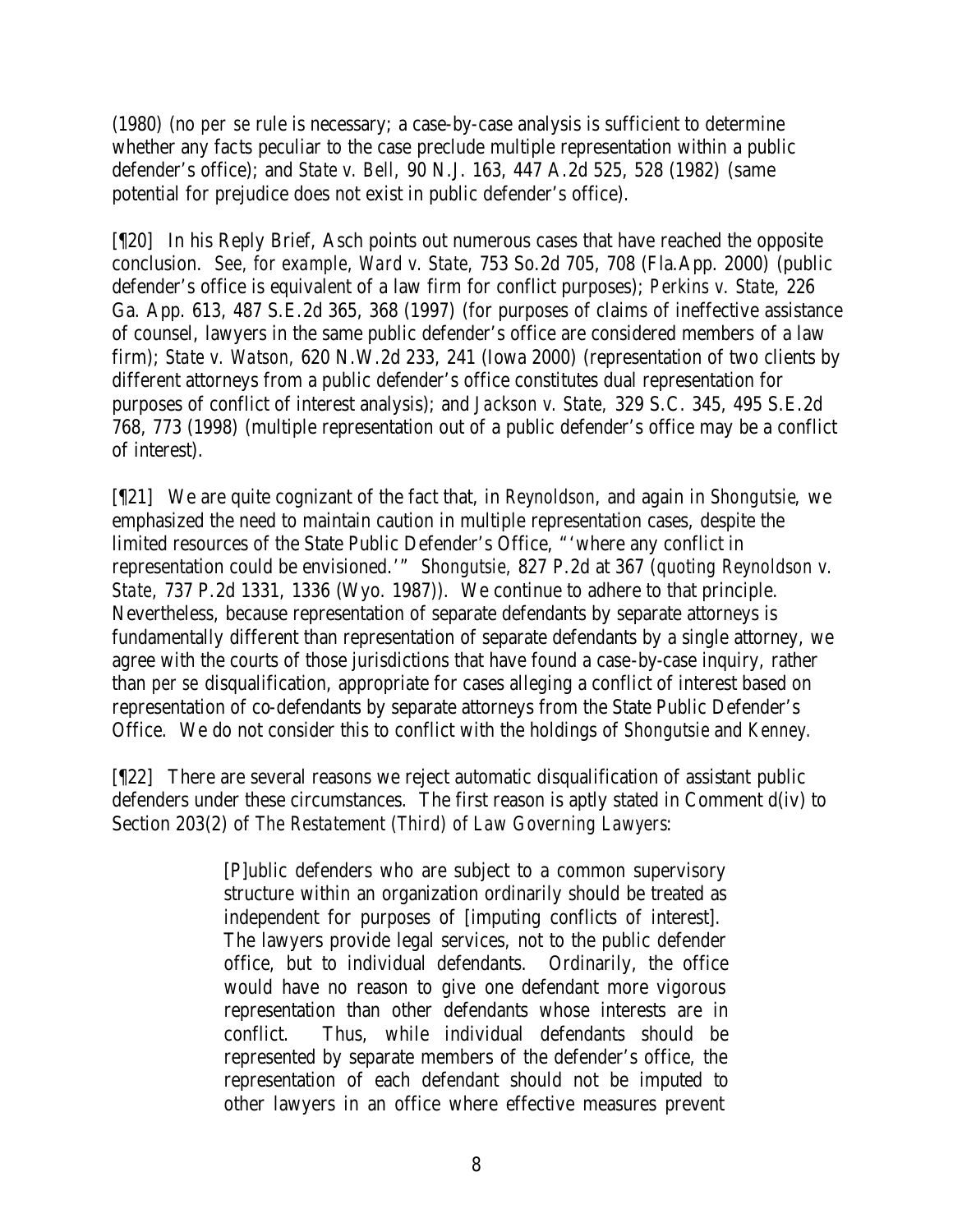communications of confidential client information between lawyers employed on behalf of individual defendants.

[¶23] Similarly, there is no financial incentive for attorneys in a public defender's office to favor one client over another. *People v. Christian*, 41 Cal.App.4<sup>th</sup> 986, 48 Cal.Rptr.2d 867, 874 (1996). The public defender does not receive more money if one client prevails and another does not. *See,* David H. Taylor, *Conflicts of Interest and the Indigent Client: Barring the Door to the Last Lawyer in Town,* 37 Ariz. L. Rev. 577, 606 (1995). An assistant public defender, as a salaried government employee, simply does not have the financial interest in a case that is inherent in private practice. *Turbin v. Superior Court In and For County of Navajo,* 165 Ariz. 195, 797 P.2d 734, 737 (1990); *Bell,* 447 A.2d at 528.

[¶24] Another reason to adopt a case-by-case inquiry for conflicts of interest within the State Public Defender's Office is that to do otherwise would needlessly jeopardize the right of individual defendants to skilled and competent representation. As noted by the Illinois Supreme Court, "[i]n many instances the application of such a *per se* rule would require the appointment of counsel with virtually no experience in the trial of criminal matters, thus raising, with justification, the question of competency of counsel." *People v. Robinson,* 79 Ill.2d 147, 37 Ill.Dec. 267, 402 N.E.2d 157, 162 (1979). *See also Bell,* 447 A.2d at 528.

[¶25] We do not wish to overstate this argument, inasmuch as all Wyoming attorneys are expected to have some level of knowledge of criminal law. But it goes without saying that an experienced public defender who specializes in criminal defense is a valuable asset within the criminal justice system, especially to the indigent defendant. Furthermore, given Wyoming's many small communities, with a limited number of lawyers, it could be difficult in many cases even to find local counsel for a defendant.

[¶26] The third reason to avoid an automatic disqualification rule for imputed conflicts of interest among assistant public defenders is fiscal. Paying outside counsel every time there are multiple defendants in a case would, no doubt, be quite an expense for the taxpayers of the state. Where there has been no showing of an actual conflict of interest, and thus no showing of prejudice to the defendants, the minimal benefit of a *per se* rule would not justify the additional expense. While we cannot and should not "put a price on" the legal representation we provide to indigent defendants, the judicial branch of government still has an obligation to be fiscally responsible.

[¶27] Finally, a *per se* disqualification rule is not necessary because W.R.Cr.P. 44(c) already provides an effective mechanism for dealing with potential conflicts of interest in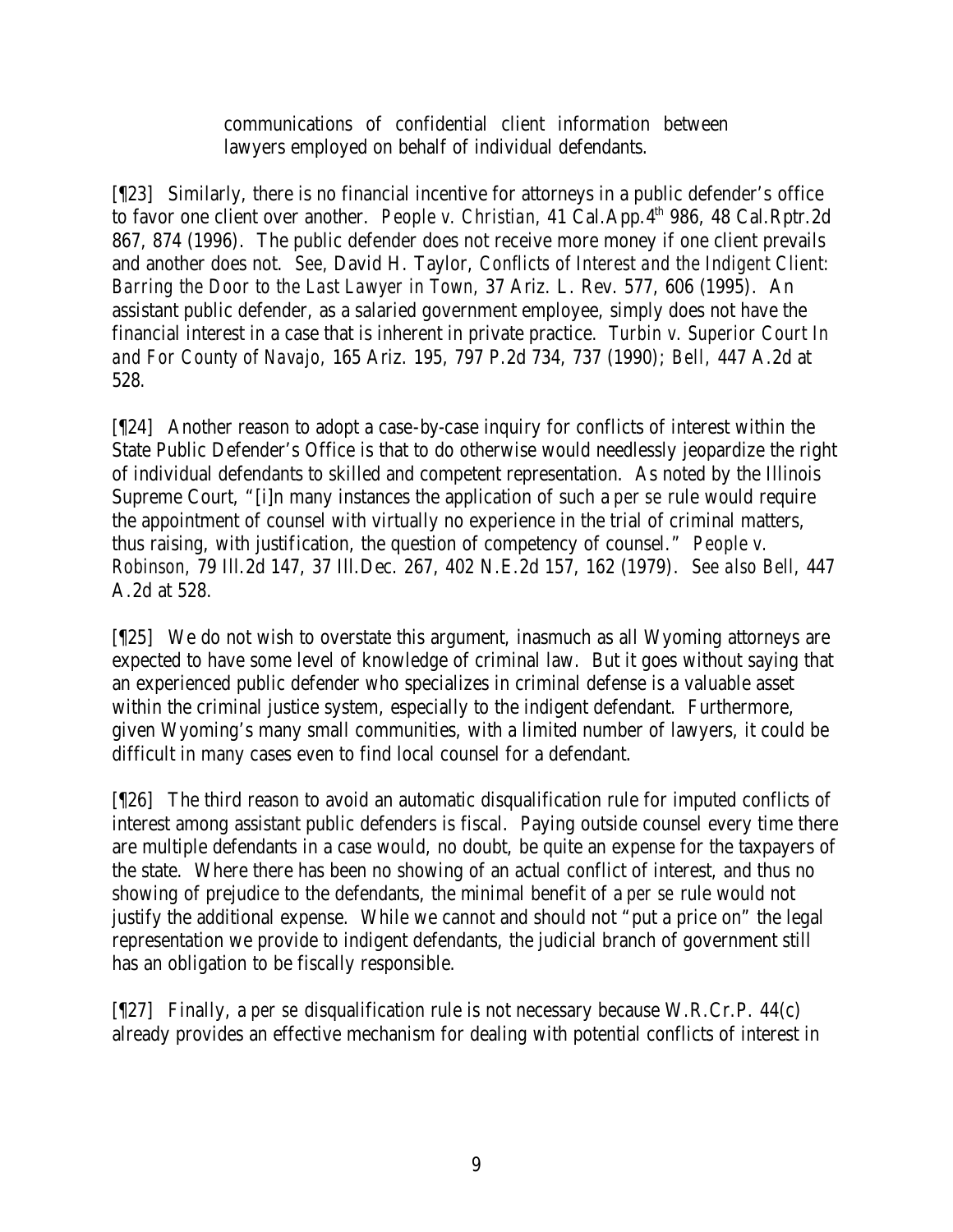cases of multiple representation.<sup>6</sup> Whether or not assistant public defenders that work out of the same office are, or are not, comparable to members of a private law firm, they are certainly "associated in the practice of law" and there is no reason W.R.Cr.P. 44(c) should not apply to them.

[¶28] In a perfect world, W.R.Cr.P. 44(c) would always be applied just as it is written. The assistant public defenders assigned to represent co-defendants would notify the judge of such assignment. The judge would then immediately hold a hearing, where inquiry would be made into any possible conflicts of interest, and where the defendants' rights and options would be explained to them. Absent a waiver by the defendants or a finding by the judge that there was good cause to believe no conflict of interest was likely to arise, separate counsel would be appointed. And, of course, a perfect record would be made of all the proceedings.

[¶29] Unfortunately, the instant case took place in the real world, and perfect procedures were not followed. To the credit of the State Public Defender's Office, a contract attorney, McLeod, was assigned to represent Asch, presumably because Smith had been appointed to represent Sutton.<sup>7</sup> But the preliminary hearing was set and held before McLeod was even aware of the appointment. That resulted in Bierman's appearance in her stead.

[¶30] At this point, it should be remembered that the only conflict of interest issue raised is Bierman's appearance at the preliminary hearing. The question is whether, given Smith's appointment to represent Sutton, Bierman's brief representation of Asch that day in circuit court created such a conflict that Asch's later conviction by a jury in district court should be reversed. The limited nature of this question makes it less difficult to apply an "after the fact" analysis than would be true in many cases.

[¶31] Bierman testified at the motion hearing that, as the supervising attorney in the Casper office, he assigned particular attorneys to particular felony cases. Misdemeanors, however, were assigned on a rotating basis by the office secretaries. Asch was charged with a felony, but Sutton was only charged with a misdemeanor. Consequently, Bierman would have assigned Asch's case to McLeod, but he would not have assigned Sutton's case to Smith. Bierman further testified that, at the time of Asch's preliminary hearing, he was not even aware that Sutton was being represented by his office. If multiple representation

<sup>6</sup> The case-by-case approach of W.R.Cr.P. 44(c) also "represents an ethical resolution" of conflict of interest issues arising under the Wyoming Rules of Professional Conduct for Attorneys at Law. Burman, *supra*, XXXV Land & Water L. Rev at 125.

<sup>&</sup>lt;sup>7</sup> Both Bierman and Kenneth Koski, the State Public Defender, testified at the motion hearing as to the office's existing policies concerning conflicts of interest, which policies emphasized W.R.Cr.P. 44(c) and the rules of professional conduct.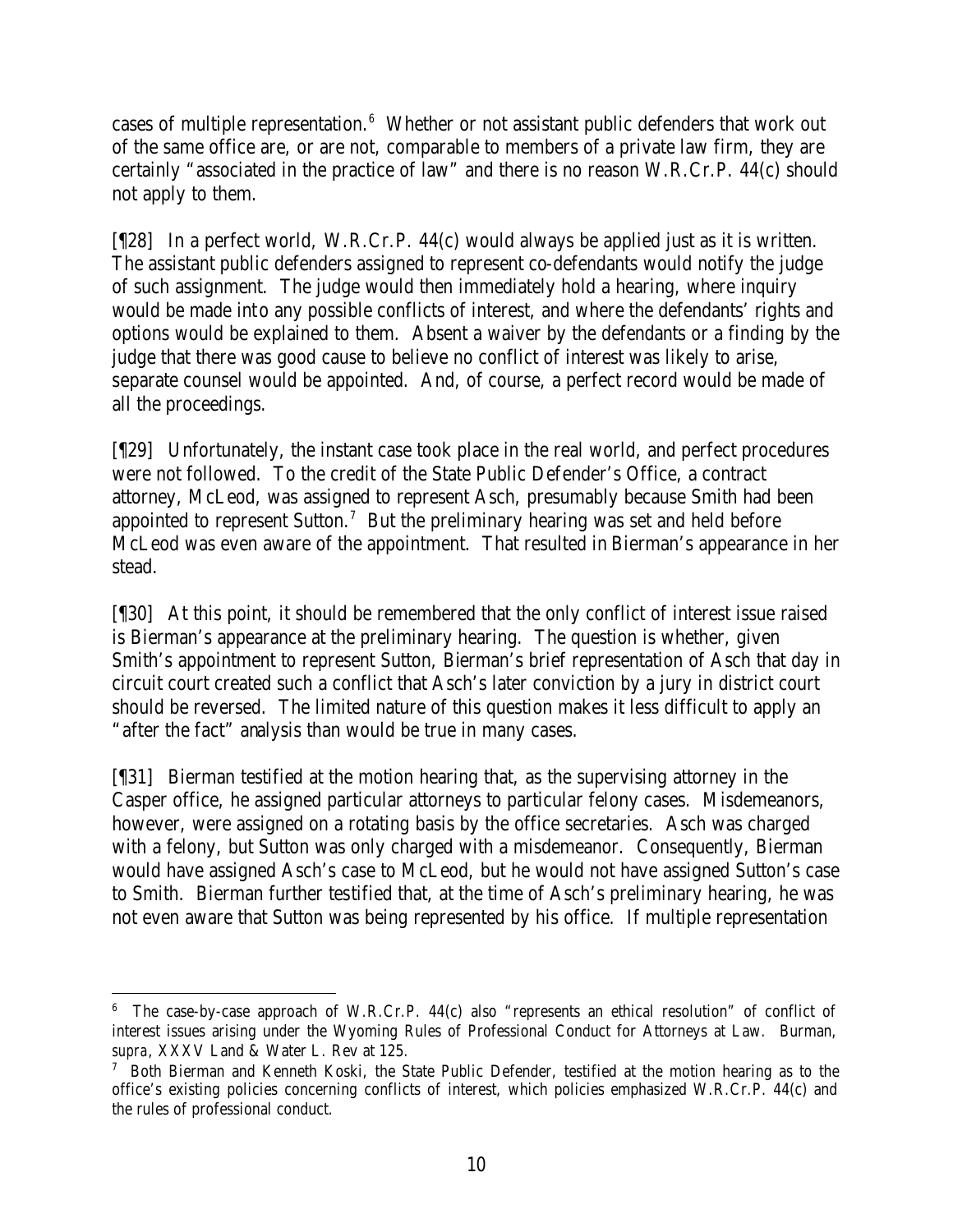can be seen as an attempt to serve two masters, then there was no conflict of interest here because Bierman was not even aware that there were two masters to serve.<sup>8</sup>

[¶32] One other aspect of Bierman's testimony leads to the conclusion that no conflict of interest arose in this case. Bierman testified that, since it was his practice to advise attorneys for whom he had covered a hearing what had transpired at that hearing, he probably did so with McLeod. On the other hand, Bierman could not recall ever having discussed the case with Smith. There is nothing in the record to contradict these assertions, so the only evidence is that no information obtained by Bierman during the preliminary hearing was used to Sutton's advantage or Asch's disadvantage.

[¶33] Looking, both figuratively and literally, at the bottom line of W.R.Cr.P. 44(c), we can only conclude that there is good cause to believe that no conflict of interest occurred in this case. Considering the broader standard of effective assistance of counsel, we also conclude that counsel's performance in this case was not outside the wide range of professionally competent assistance, and we can find nothing in the record that substantiates any prejudice having befallen Asch by Bierman's appearance at the preliminary hearing.<sup>9</sup>

[¶34] It should be obvious that conflict of interest issues should not come before this Court in the manner that this case came here. Both the attorneys and the judge have a duty to recognize potential conflicts and to deal with them in open court, with the participation of the defendants, before representation has been compromised. In the instant case, however, the single incident underlying the claim of a conflict of interest occurred before there was any reasonable opportunity for the potential conflict to be recognized. Further, there simply is nothing in the record from which we can find that an actual conflict of interest existed. We conclude that Asch did not receive ineffective assistance of counsel at his preliminary hearing.

> *Was Asch's right to effective assistance of counsel violated as a result of counsel's failure to obtain a copy of the preliminary hearing transcript and to undertake a reasonable investigation of the case?*

<sup>&</sup>lt;sup>8</sup> It would seem that, in this situation, the only client who could have been prejudiced would have been Sutton, because Bierman was not aware he should be protecting her interests.

<sup>9</sup> Raising the conflict of interest issue under the banner of ineffective assistance of counsel creates an interesting dichotomy. Under the standard test for ineffective assistance of counsel, not only is competency presumed, but prejudice must be proven. When the issue is a conflict of interest, however, at least in the "pure" case of multiple representation by a single attorney, the conflict is presumed and no proof of prejudice is required. The difference results, we believe, from the inherent danger of prejudice where there is a conflict of interest.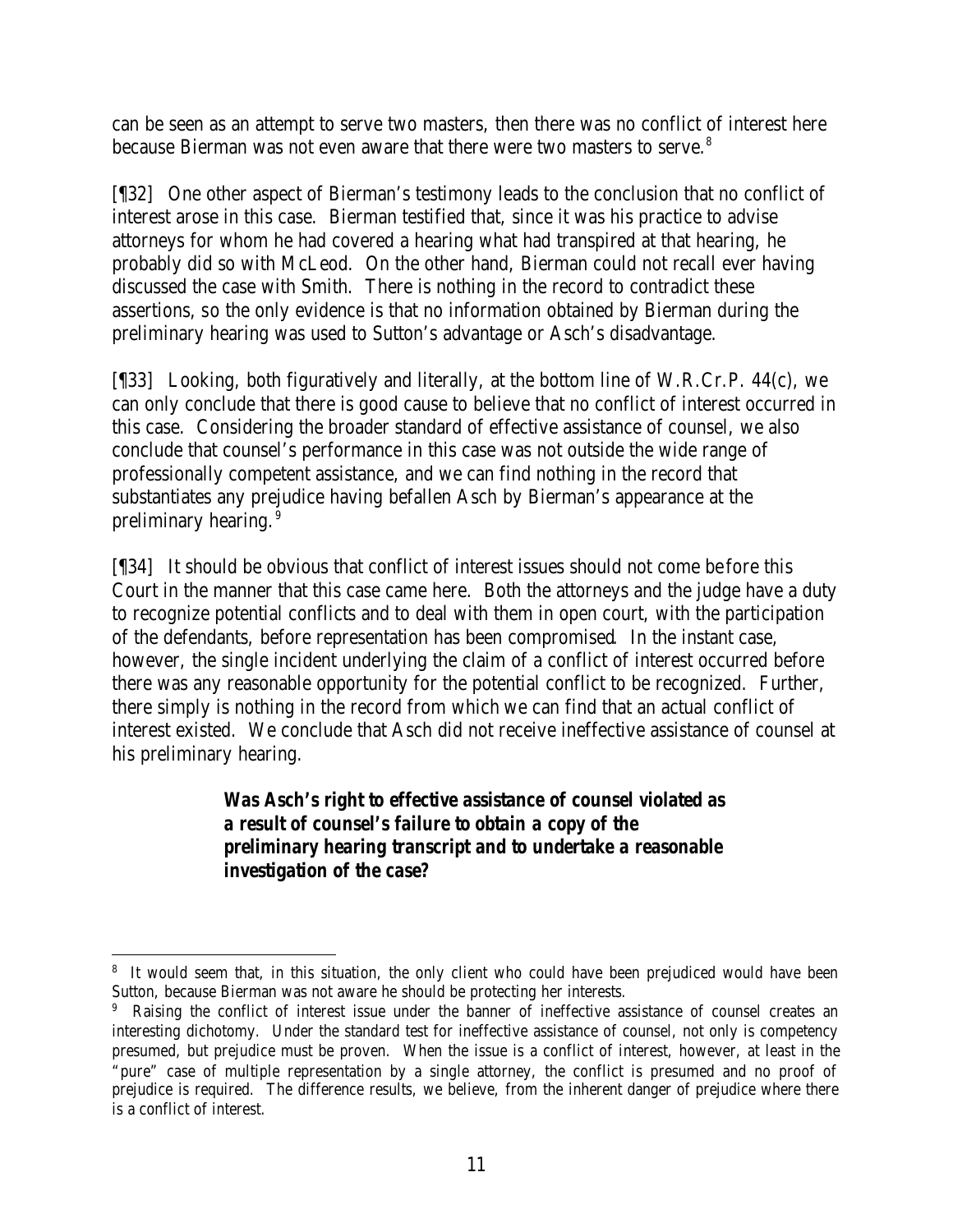[¶35] Bierman testified at the motion hearing that, after he filled in for McLeod at Asch's preliminary hearing, he "probably" informed her as to what had occurred at that hearing. McLeod agreed that Bierman "would have told her what happened." Asch's complaint on appeal is that McLeod was ineffective in her representation of him because, having missed the preliminary hearing, she made no attempt to obtain a transcript of the proceedings, and made no determination as to whether the preliminary hearing testimony would be useful in investigating the case or for impeaching witnesses at trial.

[¶36] The State called two witnesses at trial: the arresting officer, Swisher, and a crime laboratory expert. Clearly, the State's case was based almost entirely on Swisher's testimony. Swisher had also been the only witness at the preliminary hearing. Asch contends that McLeod should have used portions of Swisher's preliminary hearing testimony as prior inconsistent statements to impeach his trial testimony. As specific examples, Asch points out that (1) at the preliminary hearing, Swisher testified that the methamphetamine was not field tested, while at trial he testified that it was field tested; (2) at the preliminary hearing, Swisher testified that the methamphetamine was found on the passenger side of the "hump" between the seats, while at trial he testified that it was found tightly wedged between the two front seats; and (3) at the preliminary hearing, Swisher testified that the methamphetamine was found in an area equally accessible to the driver and the passenger, while at trial he testified that it was found in the area where he saw Asch "pushing something down."

[¶37] Asch further argues that, had McLeod obtained a transcript of the preliminary hearing, she would have been able at trial to challenge Swisher's testimony by reminding him of his statements at the preliminary hearing that (1) his observations of Asch's movements were made at night, through his own windshield, through the rear window of Sutton's car, past the rear seat and into the front seat area; (2) he "really didn't have an actual view of [Asch] hiding something;" and (3) the area where the methamphetamine was found between the seats was accessible to Sutton and she could have had her hands there before the traffic stop. Finally, Asch contends that, had McLeod investigated what Swisher said at the preliminary hearing, she would have discovered that Sutton's car, being front-wheel drive, did not have a "hump" between the front bucket seats, as Swisher testified at both the preliminary hearing and the trial.

[¶38] McLeod never admitted that she had not reviewed the preliminary hearing testimony. The most she would say was that she did not recall having done so. She did, however, staunchly defend her decision not to use Swisher's testimony from that hearing to impeach him at trial:

> Q [Defense Counsel] Now, is it – what generally do you use information from a preliminary hearing for? You, yourself, in a trial, what would you use it for?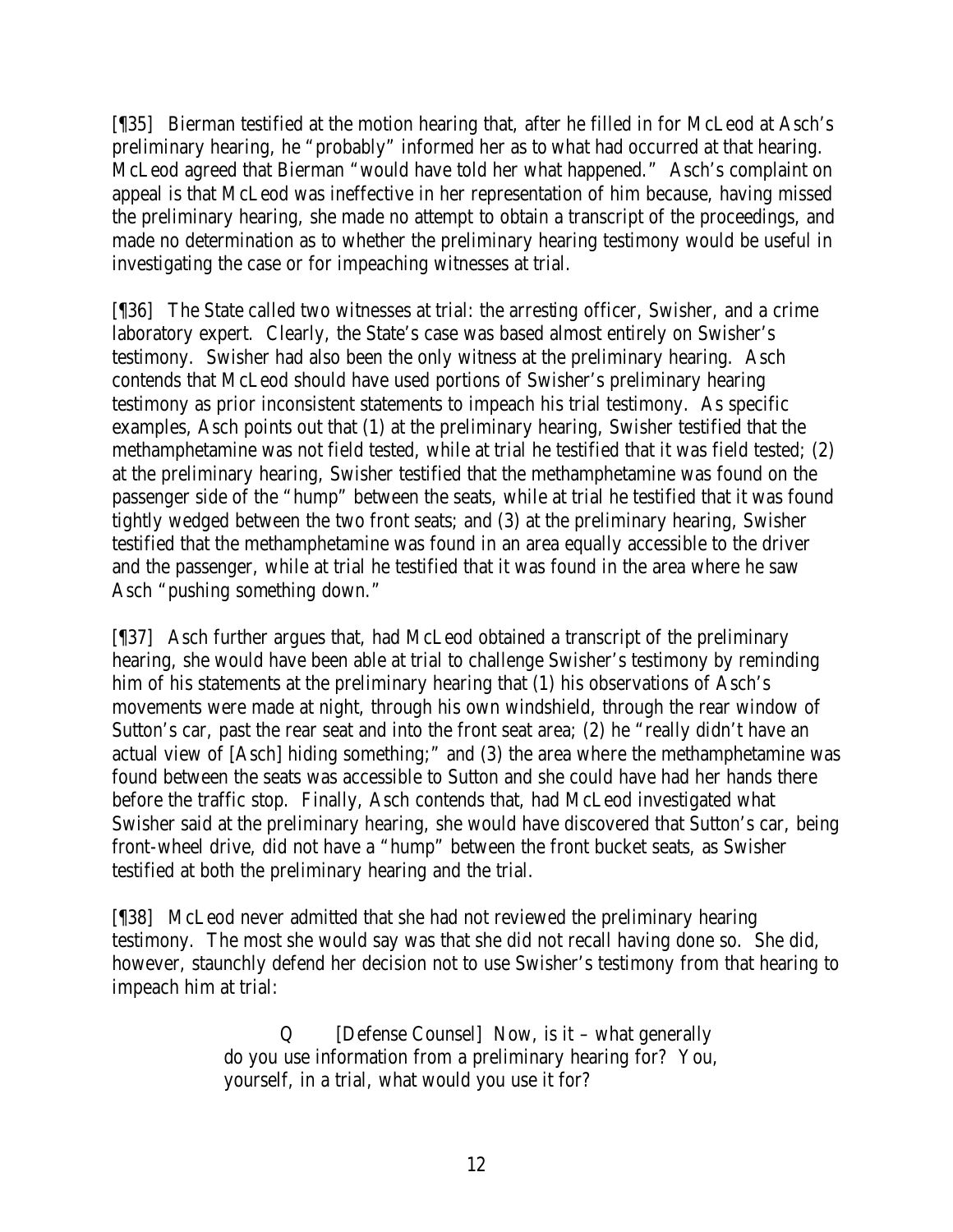A You've got to look at each individual case; is there something specific that would help you at a preliminary hearing later on. In this kind of case, there was nothing at the preliminary hearing there was going to be specifically helpful in the trial.

. . .

Q Now, at trial, and I have this if you would like to look at this also, Officer Swisher testified that he did not field test the drugs at the scene. You mentioned earlier that nothing in this case from the preliminary hearing seemed to be important at trial?

A All right. That very statement you said there, that is not a conflicting statement enough that was worth going through the rigmarole, shall we say, of trying to bring in a preliminary tape transcript.

The preliminary hearing transcript is not done by a certified court reporter. Basically inadmissible under the Supreme Court rulings right now. To bring that in, we would have to have verified the whole preliminary hearing tape before to make it accurate.

What we have is a very poor record that I think is transcribed by a secretary with headphones. In this particular case, what he said at the hearing where you're going for the not field testing or not field testing at the site, they come to the same thing.

The main point of this case and theory of Mr. Asch's defense was going to be that Sheryl Sutton owned the drugs, even – and the drugs were found in a common area; she owned them, she was the driver, thereby it was hers.

Q Okay. Now, along those lines – Let me get this straight. So you're saying you didn't feel that you wanted to put the preliminary hearing into evidence because it was poorly recorded or poorly transcribed?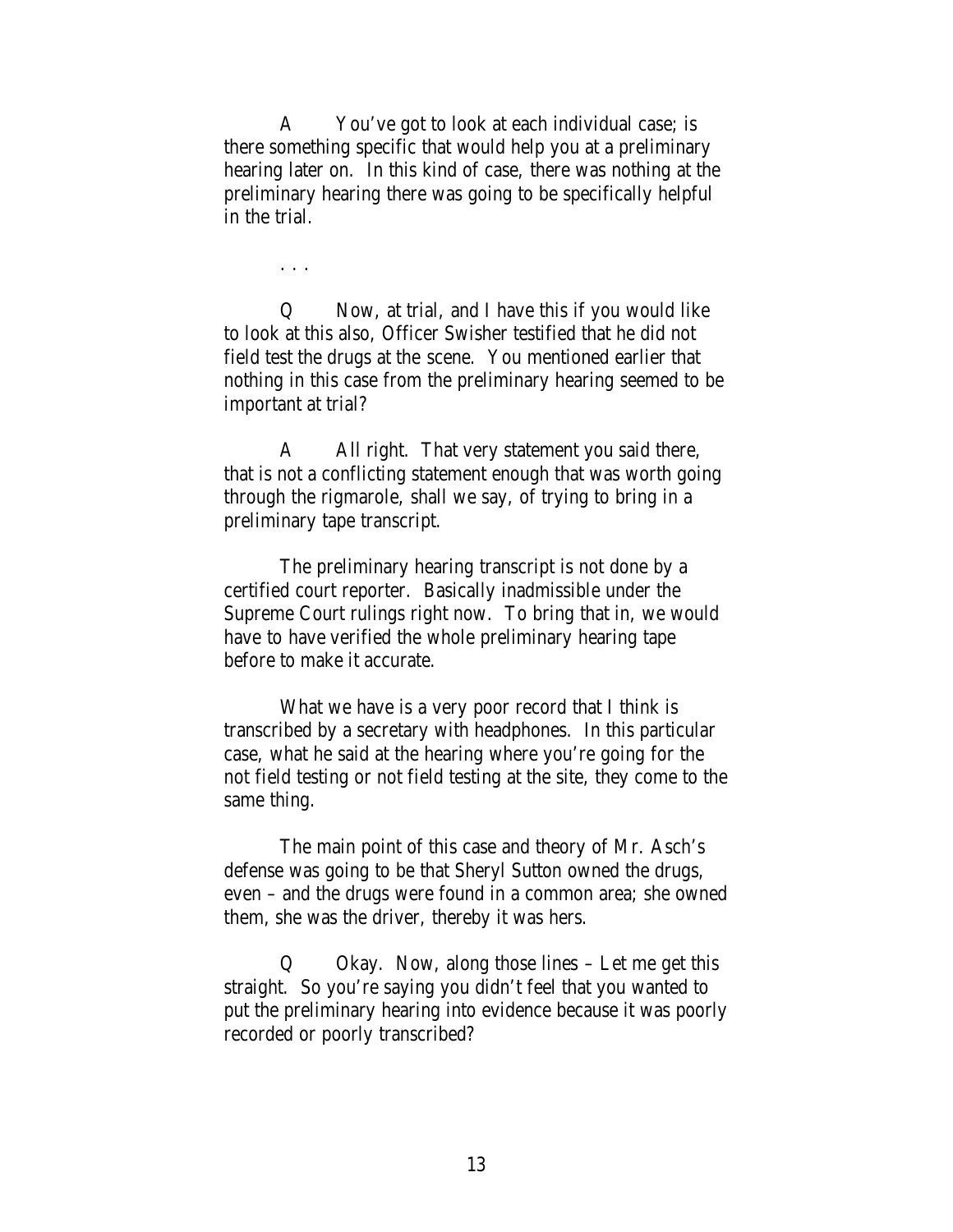A No. In the theory of this case and what our defense was going to be, it was excess baggage that only ruins your credibility with the jury.

Q And you said that his defense was that Sheryl Sutton owned the drugs?

A Owned the drugs.

Q Okay. Well, at the preliminary hearing also, Officer Swisher testified that while in his car, he didn't actually see Mr. Asch hide anything?

A Correct.

Q And at the trial you failed to question him about that. Now, if he said he didn't see him hide anything, is it possible somebody else maybe hid something?

A That is a very elementary point and I wouldn't waste the jury's time and patience with cross-examining that point.

. . .

Q Okay. Now, at the preliminary hearing, Officer Swisher also testified that the drugs were equally accessible to the driver?

A Correct.

Q And as you just said, Mr. Asch's defense was that the drugs were Sheryl Sutton's?

A Correct.

Q And you have the officer saying that the driver could have accessed the drugs, yet you didn't impeach him with that at trial either?

A There was no point to it. It wasn't that great a point, yes.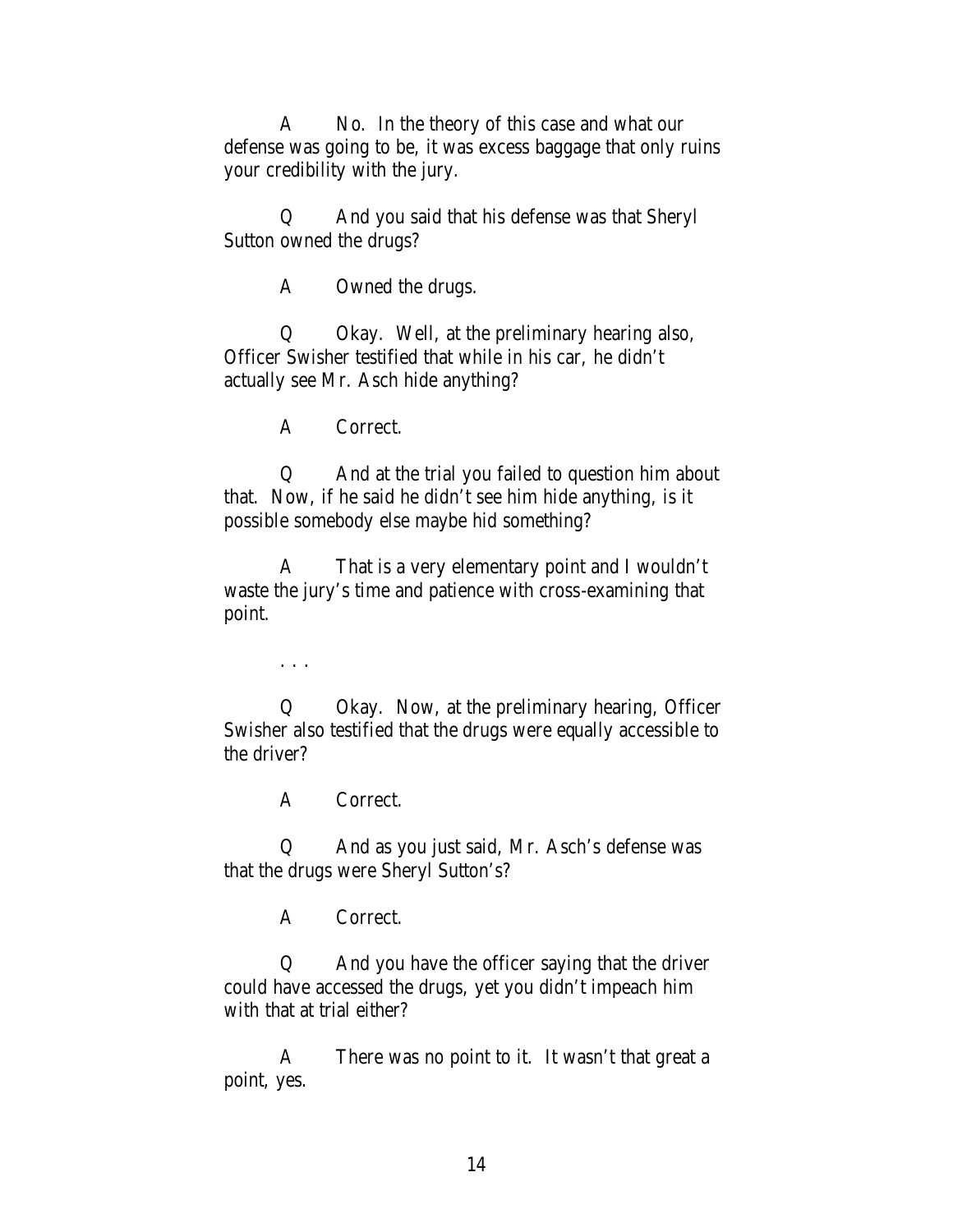. . .

Q Well, did you ever investigate the car?

A I'm sure I did.

Q Did you become aware of what the interior of the car looked like?

A I was aware of what the interior of the car was like from one of my first conversation[s] with Mr. Asch, plus I've also been going to trial, I'm sure I met with Swisher and also there was a very most key person described the car would have been Sheryl Sutton, the owner, she was taking the stand.

Q And were you aware of not only the inside but the outside of the car as well from that?

A I'm sure I was.

Q And did you have a chance to review the preliminary hearing, besides what Mr. Bierman told you?

A I don't recall.

Q So you wouldn't recall if he told you what Officer Swisher said about the physical nature of the car?

A No.

Q So you would have no basis on which to impeach him on cross-examination if his view of the car was, in fact, inaccurate?

A The way you would impeach would be to call the owner of the car who was familiar with the car to testify to the jury what the inside of the car is like. The jury would then be able to see as the officer testified wrong and the owner, who knows the car, testified that maybe he doesn't recall other things quite as well either.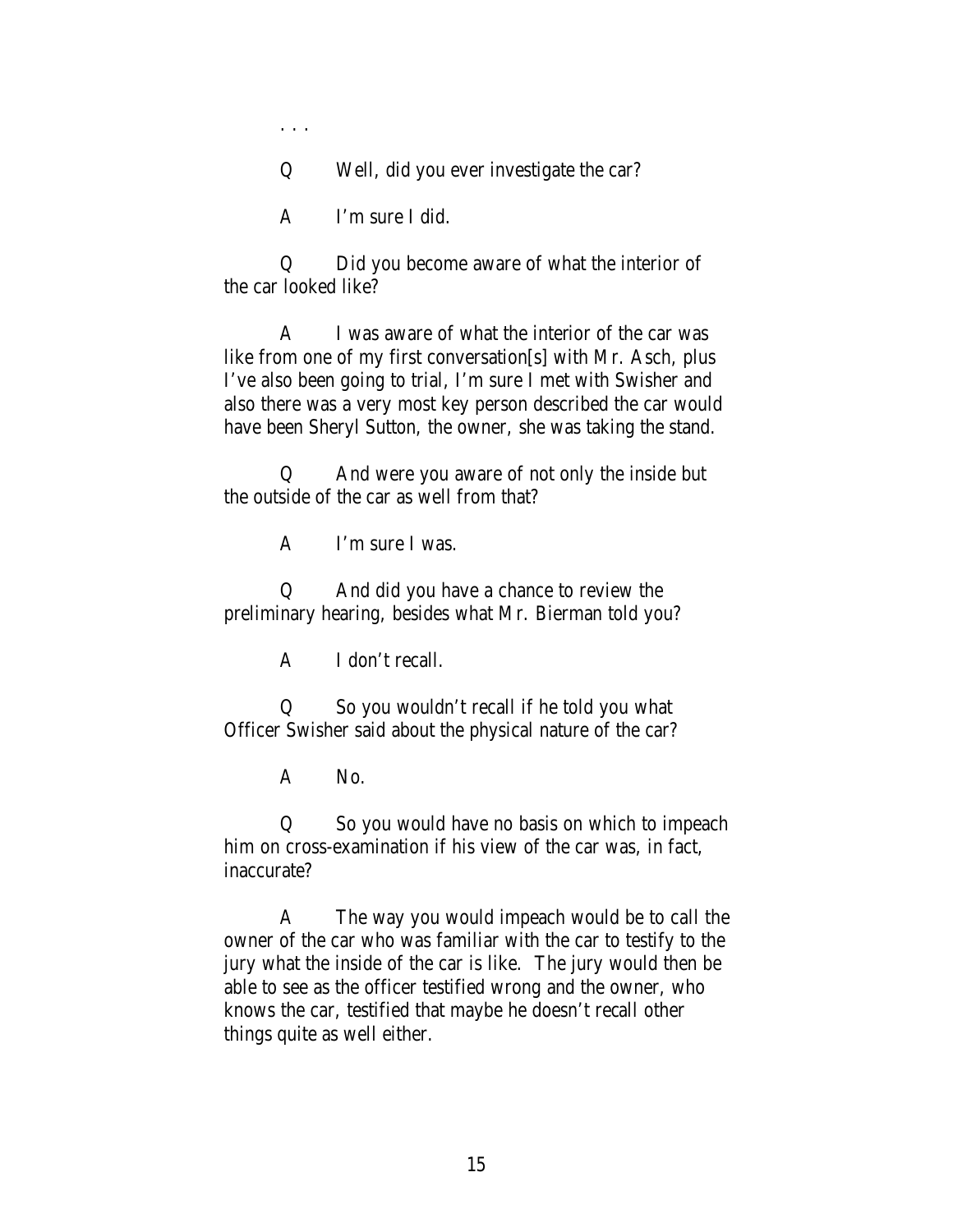It's much more effective to have the actual proof there from the actual owner than to go through a litany of just going through words from a poor transcript, vague words.

Q Now, but you didn't feel that had there been inaccuracies it would not be important to put the owner up there, to put the owner up there to give the description of the car and impeach Officer Swisher's recollection of the car?

A Sheryl Sutton did testify.

. . .

Q Now, it also came out in the preliminary hearing of what kind of car it was, certain aspects, so you could have impeached Officer Swisher on any inaccuracies; is that true?

A I'm sure it is.

Q But you chose not to?

A No. Some things are much more effective, and that is not a very effective way of establishing points in trial.

. . .

Q And now, all these other things that we previously mentioned that happened at the preliminary hearing, you didn't feel those would impeach his credibility so you chose not to cross-examine him on that, all these – there's tangible physical inaccuracies of his –

A Not sufficient to make a point.

 $Q$  But the fact is  $-\frac{1}{2}$ 

A Once you get into doing trial work you will realize that you ruin your trial by going after every little possible point you can. You go with the theory of the case, figure out your main point and go with it. To go after every little nitpick you can makes you look like a fool to the jury and it makes your case a lot worse.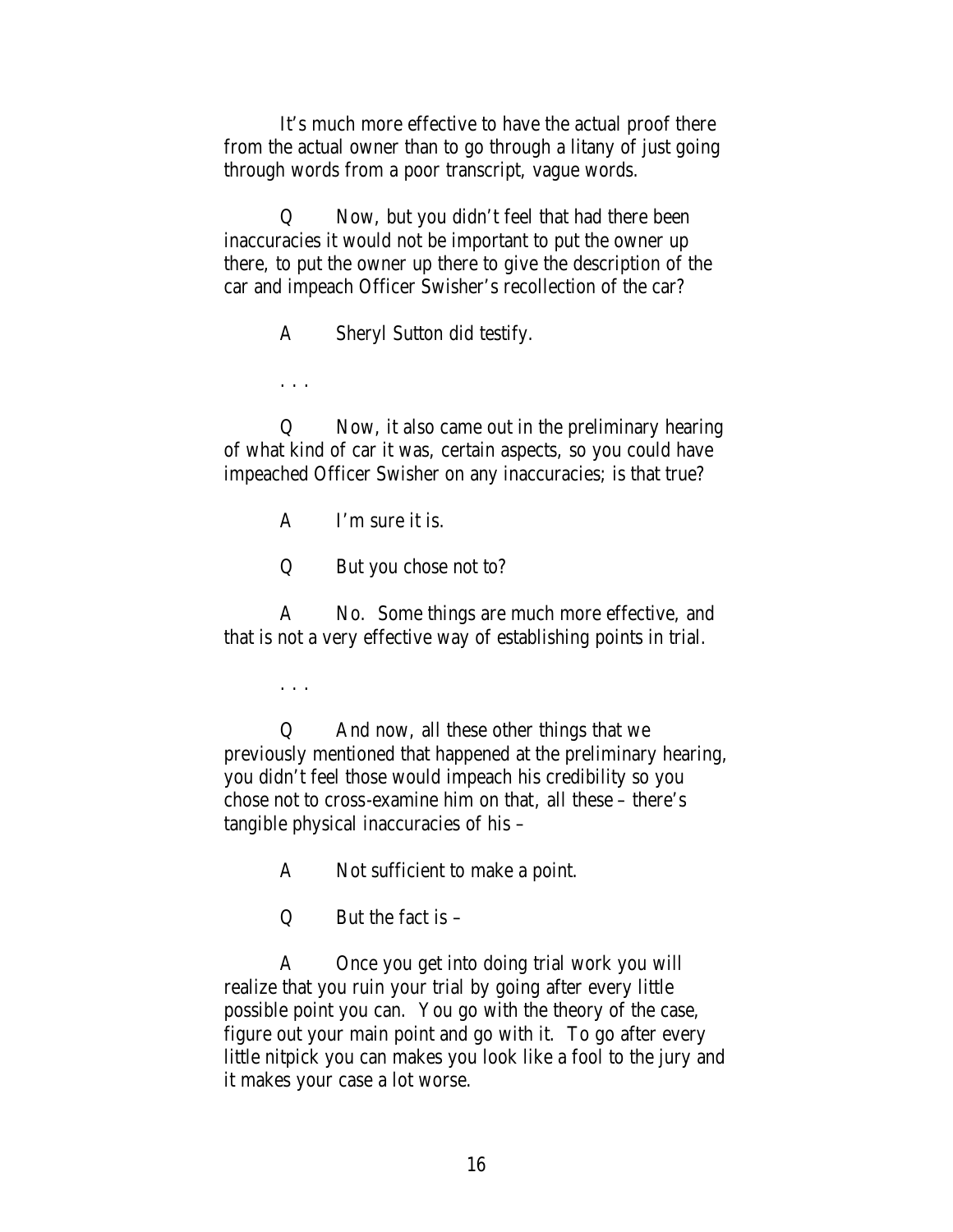. . .

Q [Prosecutor] Now, the field testing. Was there actually a chemist that testified to a chemical test to the trial?

A Yes. When there's not a question raised whether the drugs are drugs, then there's no point to question whether a field test was done at the scene or at the police department.

Q I think you stated this in substance in your testimony, but in your experience, is it best to focus upon one clear and concrete theory rather than attacking everything that moves?

A Yes. About the only way to win in a good case is to have one theory and go for it; a shotgun case, you shoot yourself in the foot.

. . .

Q Given that was going to be the theory of the defense, did you think that bringing up minor points with Mr. Swisher would be effective?

A No. I did not want to create jury sympathy for the police officer.

. . .

Q Yes. In your opinion, do you believe that the tactical decision, even though it might not have been successful, was sound when you made it, that is, to rely on Sheryl Sutton's testimony in this particular case?

A The only thing that was relevant in this case is who owned those drugs. Mr. Asch with his criminal record could not take the stand. We did discuss that in full and it was his choice not to take the stand. With his record, with all his drug felonies it would not have worked.

So the only person then would have to be somebody else to say they had. We did have the law that says the driver should be presumed to be in possession of the drugs. The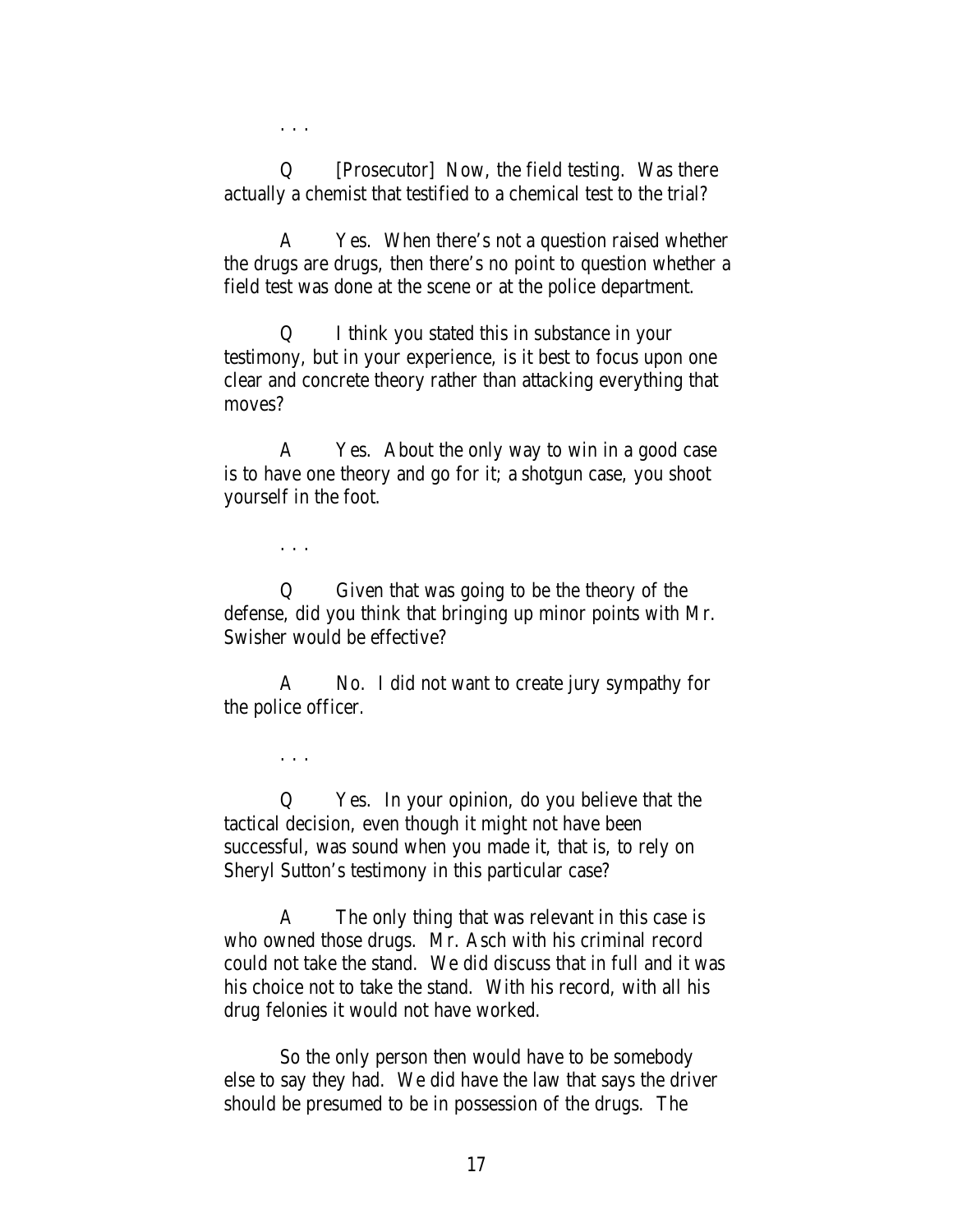officer was saying it was him. The only form of testimony would have to be that somebody else owned the drugs.

Q And did you feel it was a sound tactical decision to concentrate on Sheryl's testimony rather than cross-examine the officer about minor matters in doing so?

A That was the only possibility.

[¶39] As stated earlier herein, our standard for review of claims of ineffective assistance of counsel requires an appellant to prove both that counsel's performance was deficient and that prejudice to the appellant resulted. The adequacy or deficiency of counsel's performance is measured under an objective test, the question being whether counsel provided such assistance as would have been provided by a reasonably competent attorney. *Becker,* 2002 WY 126, ¶ 12, 53 P.3d at 98 (*quoting Reyna*, 2001 WY 105, ¶ 19, 33 P.3d at 1134-35).

[¶40] We have long recognized that failure of counsel to conduct a reasonable investigation may constitute ineffective assistance of counsel. *Epperson v. State,* 637 P.2d 671, 672-73 (Wyo. 1981). Our first detailed analysis of counsel's duty to investigate came in *Frias v. State,* 722 P.2d 135, 145 (Wyo. 1986):

> The United States Supreme Court has outlined trial counsel's duty to investigate as follows:

> > "'\* \* \* [S]trategic choices made after less than complete investigation are reasonable precisely to the extent that reasonable professional judgments support the limitations on investigation. In other words, *counsel has a duty to make reasonable investigations or to make a reasonable decision that makes particular investigations unnecessary.* \* \* \* The reasonableness of counsel's actions may be determined or substantially influenced by the defendant's own statements or actions. Counsel's actions are usually based, quite properly, on informed strategic choices made by the defendant and on information supplied by the defendant. \* \* \* [W]hat investigation decisions are reasonable depends critically on such information. \* \* \*' (Emphasis added.) *Strickland v. Washington,* 104 S.Ct. at 2066."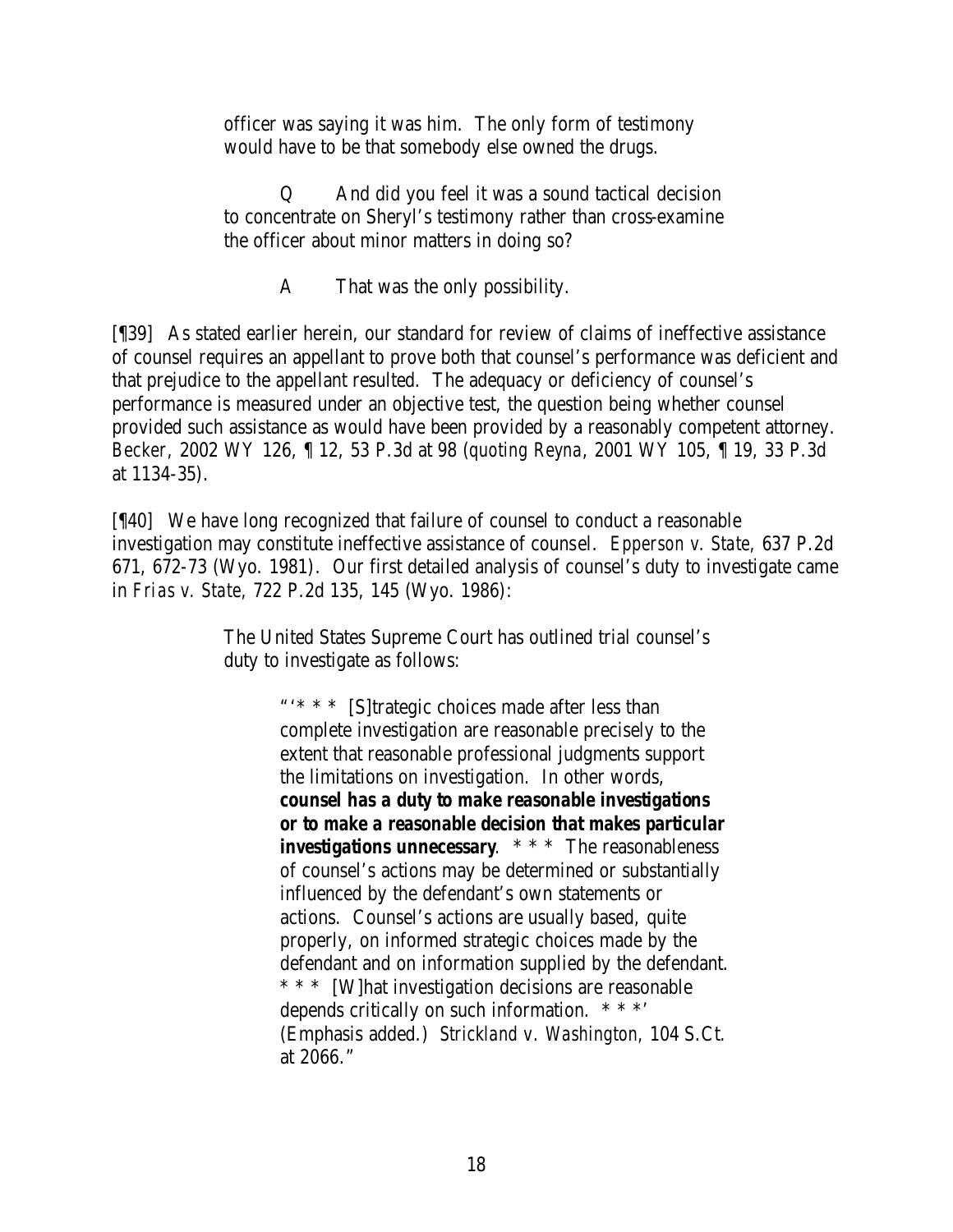The reasonableness of investigation decisions depends on other evidence as well. "[I]n those cases involving claims of inadequate investigation \* \* \* consideration [must be given to] the strength of the evidence known to counsel that suggested further inquiry was needed." 2 LaFave & Isr[ae]l, Crim.Proc. § 11.10(d) at 25 (1986 Pocket Part).

(Emphasis in original.) We reversed Frias' second-degree murder conviction because Frias' attorney ignored considerable evidence that the victim had committed suicide and made no independent investigation into that defense. *Frias*, 722 P.2d at 147.

[¶41] Since *Frias*, we have had numerous occasions to revisit this issue. Our developing jurisprudence has reflected our application of an objective test based on the totality of the circumstances, judged from the perspective of counsel at the time. In particular, we have distinguished between reasonable decisions made as part of trial strategy, and unreasonable decisions resulting from a failure to investigate. *Lancaster v. State,* 2002 WY 45, ¶ 58, 43 P.3d 80, 102 (Wyo. 2002). In that regard, an appellant cannot prove ineffective assistance of counsel for failure to investigate a possible defense unless there are facts in the record indicating the availability of that defense. *Reyna,* 2001 WY 105, ¶ 25, 33 P.3d at 1137. The same principle holds true where an appellant fails to identify the favorable evidence or witnesses that additional investigation would have revealed. *Shipman v. State,* 2001 WY 11, ¶¶ 10-14, 17 P.3d 34, 37 (Wyo. 2001); *Grainey v. State,* 997 P.2d 1035, 1040 (Wyo. 2000).

[¶42] A failure to investigate or to prepare adequately for trial does not constitute ineffective assistance of counsel where the failure is the appellant's fault. *Mapp v. State,*  953 P.2d 140, 144 (Wyo. 1998) (*pro se* defendant asked standby counsel to take over case three days before trial). Further, ineffective assistance of counsel cannot be premised on the failure to investigate a particular defense where that defense is presented and argued to the jury. *Dean v. State,* 931 P.2d 942, 946 (Wyo. 1997). On the other hand, a failure to investigate that results in counsel's failure to file a motion to suppress evidence, where the motion likely would have been successful, does constitute ineffective assistance of counsel. *In Interest of LDO,* 858 P.2d 553, 557-59 (Wyo. 1993).

[¶43] Failure to interview an eyewitness is so egregious that it has been considered ineffective assistance of counsel without the need to show prejudice, such being presumed. *King v. State,* 810 P.2d 119, 123 (Wyo. 1991); *Gist v. State,* 737 P.2d 336, 343 (Wyo. 1987). "Strategic justification cannot be extended to the failure to investigate." *King,* 810 P.2d at 123. Where a proper investigation has been made, however, the decision to call or not to call a particular witness is "virtually unchallengeable" as a strategic choice left to counsel's discretion. *Laing v. State,* 746 P.2d 1247, 1249 (Wyo. 1987).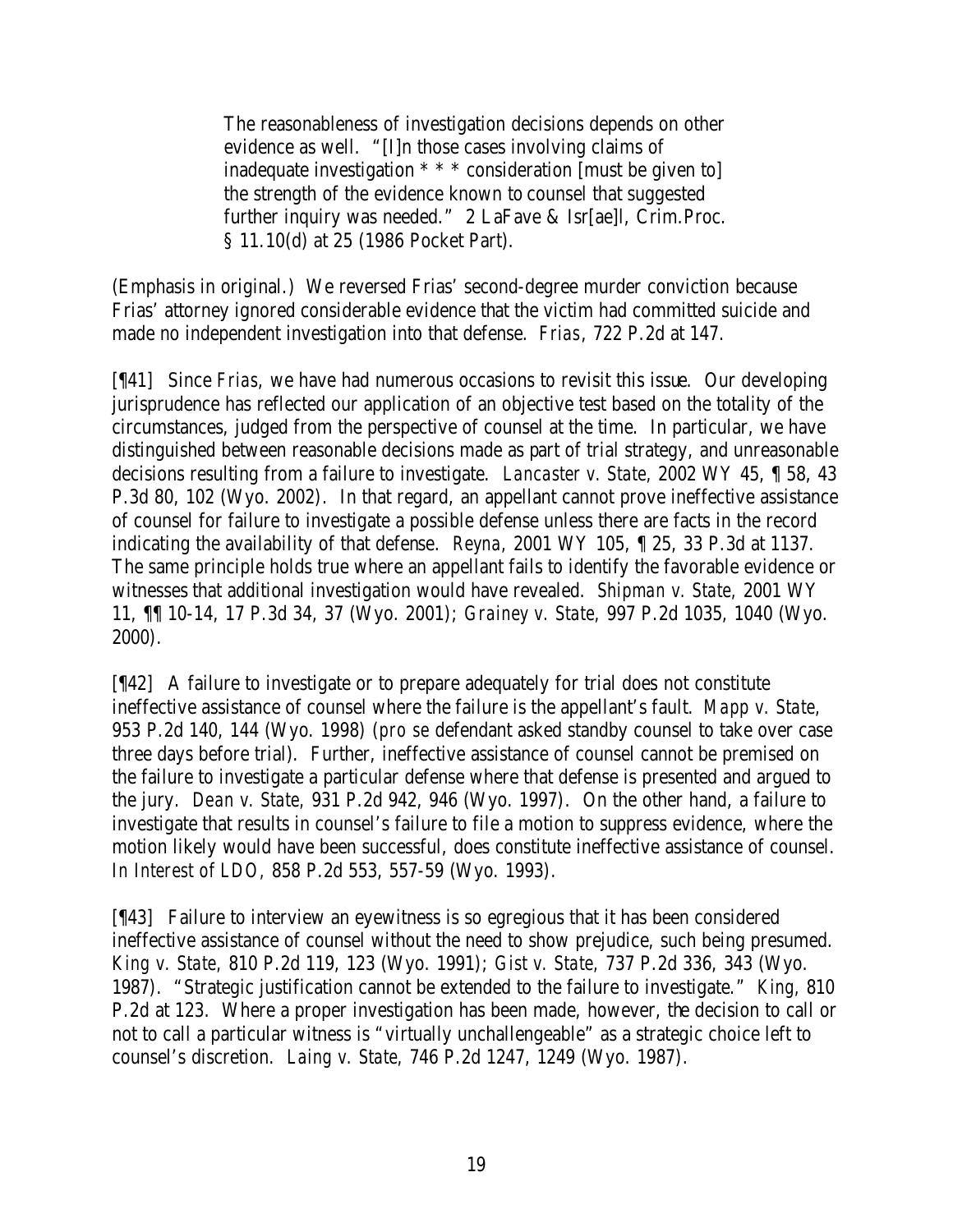[¶44] Application of this law to the facts of this case leads us to the inescapable conclusion that McLeod's representation of Asch was deficient. There were three people who could testify as to who possessed the methamphetamine: Asch, Sutton, and Swisher. Asch was tactically unavailable because of his criminal record. Sutton was willing to, and did, testify that the methamphetamine belonged to her. The State's case depended entirely on Swisher's testimony about what he saw during the traffic stop. Consequently, crossexamination of Swisher was necessary not only to point out inconsistencies and weaknesses in his testimony, but also to bolster Sutton's testimony. Yet, McLeod made no effort to use Swisher's preliminary hearing testimony in cross-examination; in reality, she made no effort to cross-examine him at all as to what he saw.<sup>10</sup> No reasonable attorney would have allowed this case to go to the jury without having investigated Swisher's testimony and without having raised questions about his observations.

[¶45] The next question is whether Asch was prejudiced by counsel's deficient performance. To prove prejudice, an appellant must show "'a reasonable probability that, but for counsel's errors, the outcome of the trial would have been different.'" *Dickeson v. State,* 843 P.2d 606, 611-12 (Wyo. 1992) (*quoting Frias,* 722 P.2d at 147). We find in that regard that counsel's failure in this case is closely akin to the failure to interview an eyewitness, in which case prejudice is presumed. Asch's only hope of winning this case was to convince the jury that, given the location of the methamphetamine in an area equally accessible to Sutton, the State could not prove beyond a reasonable doubt that Asch was in possession. The only proof that Asch, rather than Sutton, possessed the methamphetamine was what Swisher claimed to have seen through the rear window of Sutton's car. McLeod's failure to investigate and test Swisher's testimony, therefore, went to the very heart of the State's case. That is a deficiency that is "so serious as to deprive the defendant of a fair trial, a trial whose result is reliable." *Strickland v. Washington,* 466 U.S. 668, 687, 104 S.Ct. 2052, 2063, 80 L.Ed.2d 674 (1984). We conclude that Asch did not receive effective assistance of counsel.

# *Was Asch's right to effective assistance of counsel violated as a result of counsel's failure to ensure that Asch would be in street clothes during the trial?*

[¶46] This case went to trial on February 22, 2000. Four days earlier, McLeod obtained by stipulation an Order Allowing Defendant to Wear Street Clothes. Asch's complaint on appeal is that this order was obtained too late for him to be able to obtain street clothes and that, as a result, he appeared before the jury in jail clothing. He raises the issue as a matter of ineffective assistance of counsel.

[¶47] Having decided to reverse Asch's conviction on other grounds, we will only briefly address the underlying issue of a defendant appearing before a jury in jail clothing. The

  $10$  The cross-examination of Swisher takes up approximately three pages of the trial transcript.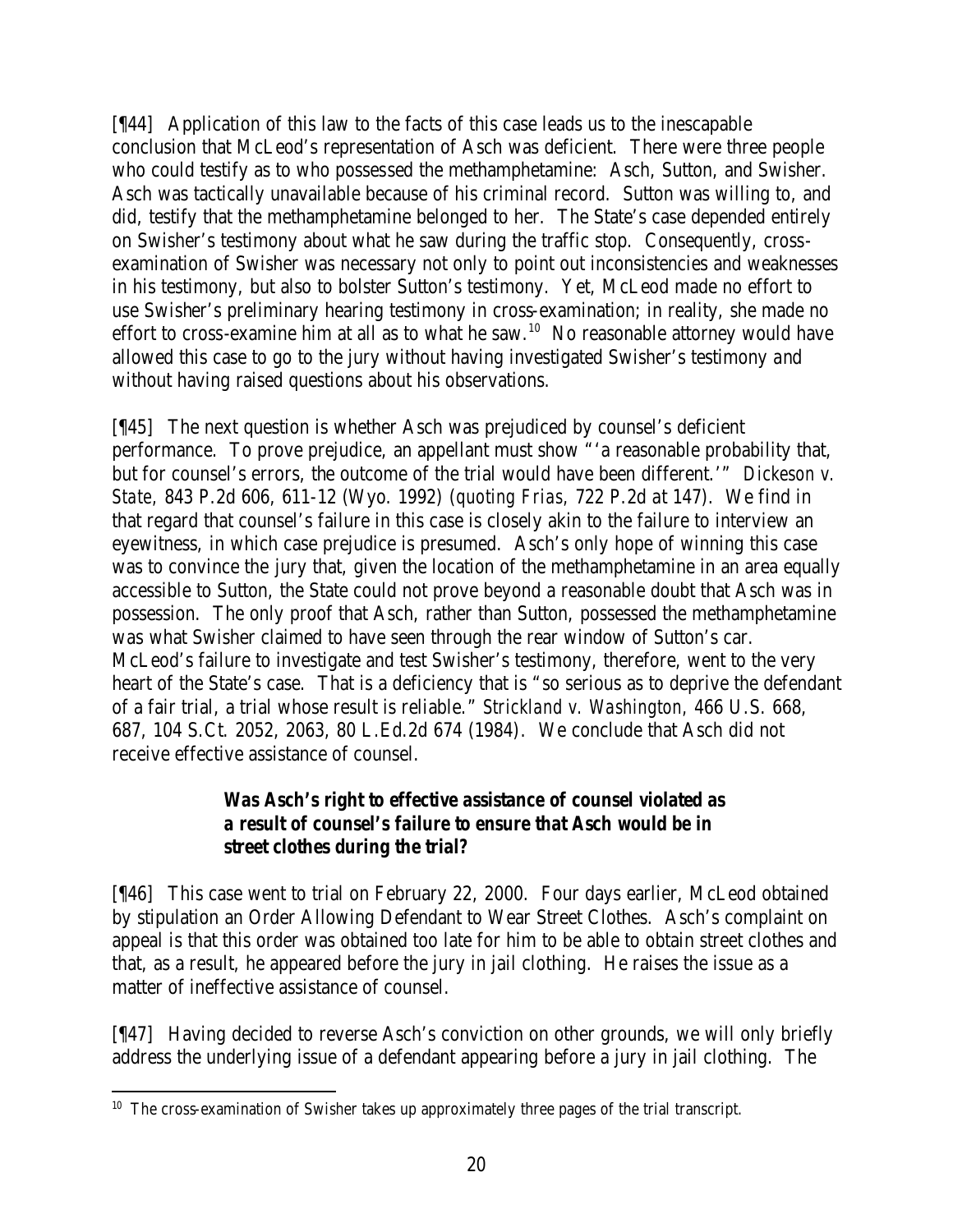State appears to concede that the matter is controlled by *Estelle v. Williams,* 425 U.S. 501, 504-13, 96 S.Ct. 1691, 1693-97, 48 L.Ed.2d 126 (1976), which holds that (1) forcing a defendant to wear prison attire during a jury trial may prejudice the defendant; but that (2) if the defendant is not compelled to wear prison garb, and he does not object, there is no constitutional violation. We have previously stated, though in *dictum*, that we "do not disagree with the principles of *Estelle* . . .." *Campbell v. State,* 589 P.2d 358, 362 (Wyo. 1979). We now reiterate that position and hold that, if a defendant objects, he cannot be compelled to wear jail or prison clothing in a jury trial, absent a showing by the State of a compelling need for such clothing. It seems to go without saying that there is a risk that jurors may draw an adverse inference when a defendant appears before them in prison attire.

## *Was Asch's right to effective assistance of counsel violated as a result of counsel's calling a witness who refused to answer a question and was held in contempt of court?*

[¶48] Sutton was the only witness called at trial in Asch's defense. She testified that both the marijuana pipe and the methamphetamine seized by Swisher were hers, and that she had been the one who stuffed the methamphetamine down between the seats. On crossexamination, she refused to identify the person who had sold her the methamphetamine. Sutton was found in contempt of court and ordered to jail. The jury was then given the instruction quoted earlier herein to the effect that it could consider Sutton's refusal in evaluating her credibility.

[¶49] Asch argues primarily that McLeod was ineffective because she called Sutton to the stand, knowing Sutton would refuse to identify her source. Secondarily, Asch contends that McLeod should have done a better job of dealing with the problem by questioning Sutton about her reasons for non-disclosure. Asch premises his contention that McLeod knew both that the prosecutor would ask Sutton about her source and that Sutton would refuse to answer, on a meeting held in the prosecutor's office a few days before trial. No one disputes that the prosecutor, Sutton, and Smith (her attorney) were present, or that Sutton said during the meeting that she would not reveal her source. Asch argues that McLeod was also present. At the motion hearing on remand, Smith testified, however, that he did not believe McLeod was present. McLeod flatly denied being there.

[¶50] We are inclined not to pursue this contention beyond this point. Not only has Asch failed to provide convincing evidence that McLeod even knew Sutton would refuse to answer that particular question, but Asch has also not established that he was prejudiced by Sutton's refusal. We do not know how the jury perceived the matter, and we do not know what Sutton's answer would have been had she answered the question. And of even more consequence is the fact that Sutton basically was Asch's whole case. In the balance, Sutton's admission that the drugs were hers, and that she had hidden the methamphetamine as Swisher approached the car, was certainly more helpful to Asch's cause than her refusal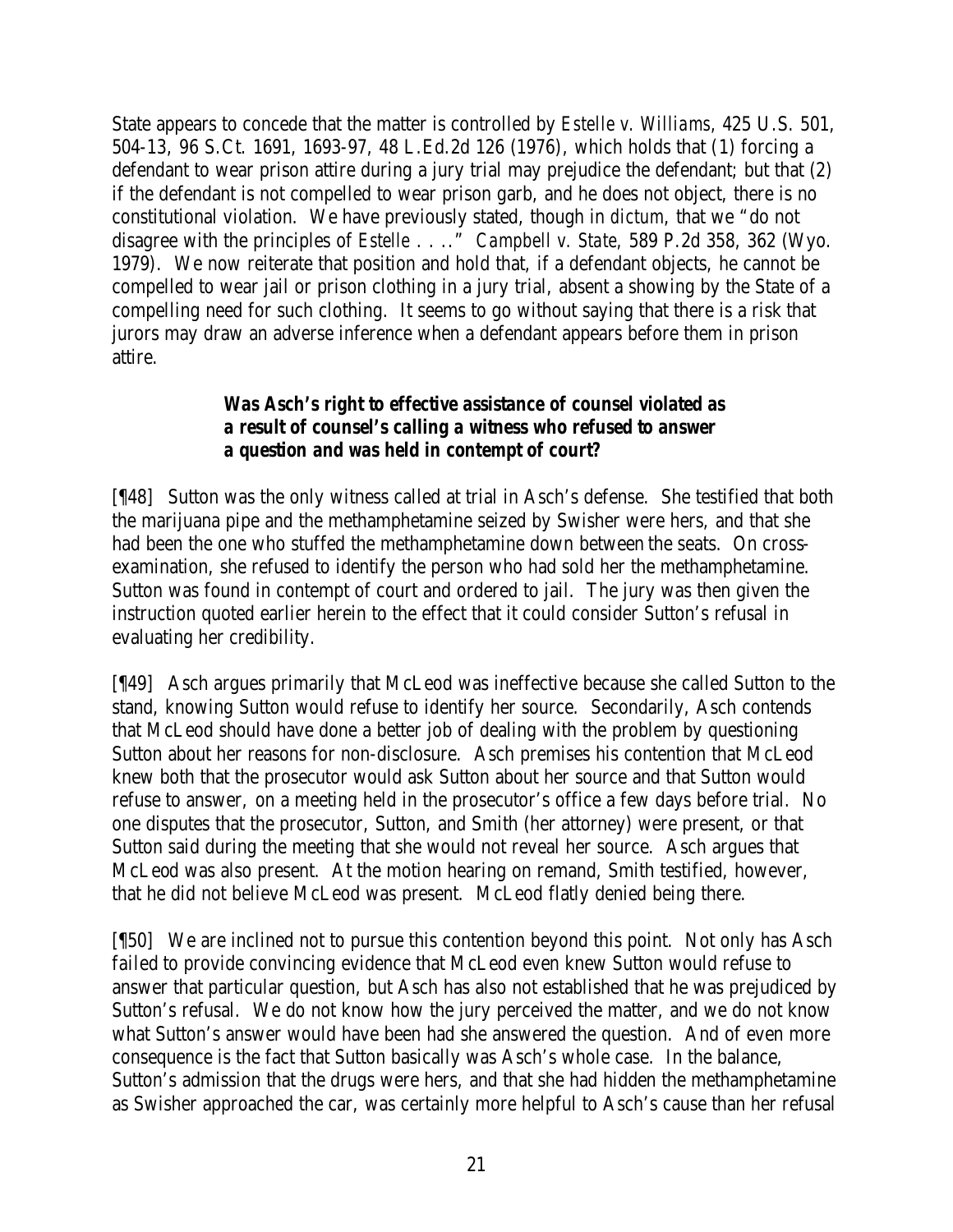to identify her source was harmful. Deciding whether or not to call Sutton as a witness is precisely the kind of discretionary decision that will not be second-guessed by this Court. Further, we cannot say that McLeod's direct or redirect examination of Sutton, whether or not McLeod knew of the intended refusal, was deficient.

# *Did the district court abuse its discretion in instructing the jury that it could consider the witness's refusal to answer a question as bearing on her credibility?*

[¶51] The jury was present in the courtroom when Sutton refused to answer the prosecutor's question as to who had sold her the methamphetamine. The jury was not present, however, during the contempt proceedings. When the jury was brought back into the courtroom, the district court judge instructed that "you can consider her refusal to answer that question in connection with your consideration of all other evidence and matters that may bear on her credibility and the credibility of her testimony before the Court."

[¶52] McLeod objected to the giving of this instruction, but did not contemporaneously state a reason for her objection. However, the argument over whether Sutton should be required to identify her source focused on the issue of whether such information was relevant. The State convinced the district court that the information was relevant both to the question of who possessed the methamphetamine at the time of the traffic stop and the question of Sutton's credibility.

[¶53] On appeal, Asch does not find fault with the wording of the instruction nor does he suggest that it is always improper to give such an instruction. Asch simply argues that the district court was wrong when it found the drug source information to be relevant. Further, Asch submits no authority in direct support of his contention. Instead, in his appellate brief, Asch attempts to equate this situation with the prosecutor's calling of a witness whom the prosecutor knows will not testify:

> Although Mr. Asch called Ms. Sutton as a witness, it was not until she was confronted with an irrelevant question *from the prosecutor* that Ms. Sutton refused to answer. This situation, then, is akin to cases in which the prosecutor calls a witness for the purpose of drawing an adverse inference from [that] witness's refusal to testify. This leaves the jury to infer that both the witness and the accused are guilty. *Jones v. State,* 777 P.2d 54, 58 (Wyo.1989); *Prime v. State,* 767 P.2d 149, 151 (Wyo.1989); and *Haselhuhn v. State,* 727 P.2d 280, 295 (Wyo.1986).

(Emphasis in original.)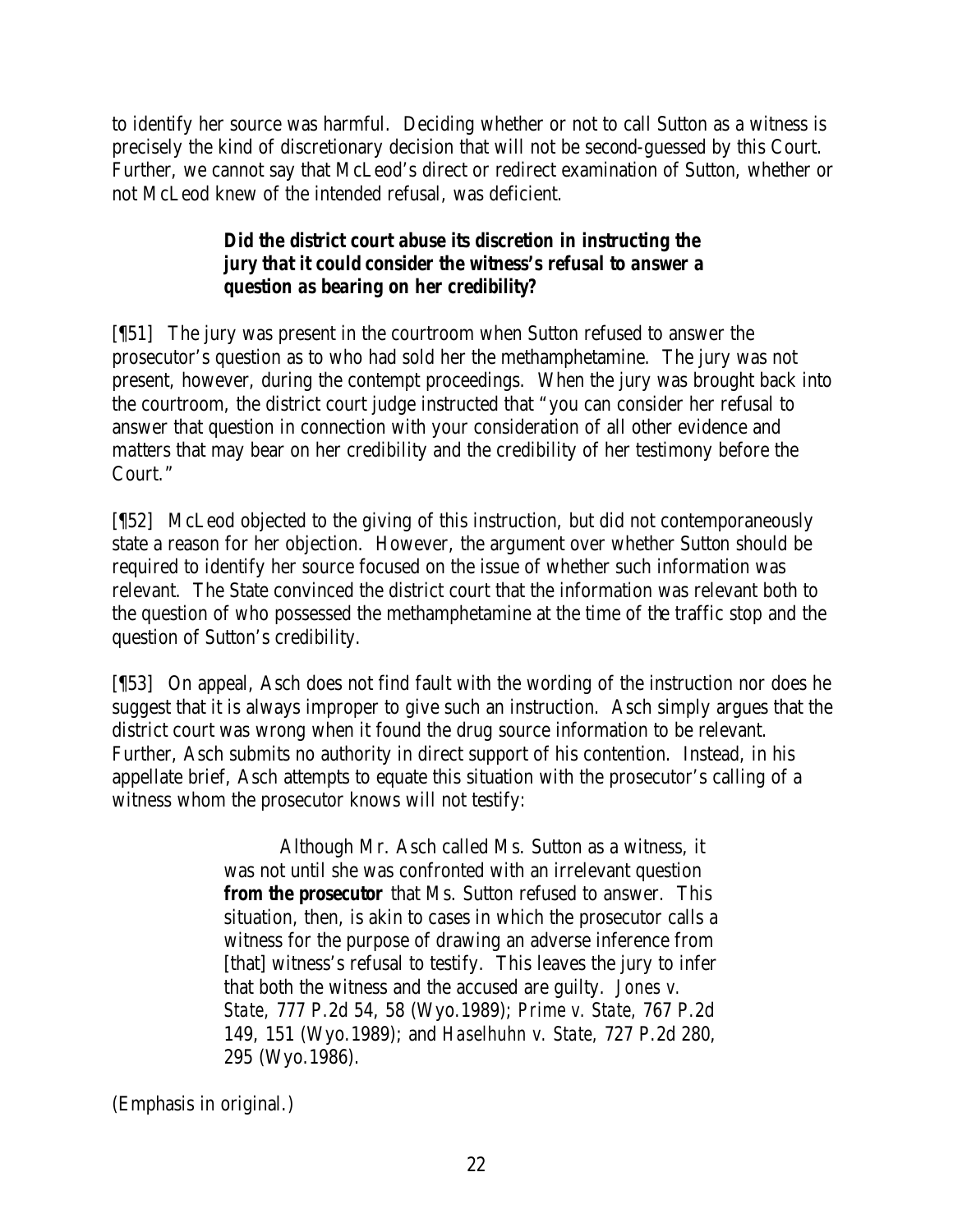[¶54] We have previously rejected this argument. *See Porth v. State,* 868 P.2d 236, 240 (Wyo. 1994). Sutton was called by Asch, not by the State, so the spectre of the State calling a witness for an improper purpose simply is not present. And the State has the right to cross-examine defense witnesses about matters raised during direct examination and to test their credibility. *Haworth v. State,* 840 P.2d 912, 918 (Wyo. 1992), *cert. denied*, 508 U.S. 930 (1993). The scope of such cross-examination is a matter within the discretion of the trial court, which will not be disturbed on appeal absent a showing of abuse of that discretion. *Porth,* 868 P.2d at 240. In the instant case, it was not an abuse of discretion for the district court to find the drug source information relevant both to Sutton's credibility and to the specific issue of who possessed the drug at the time of the traffic stop.

#### *Was Asch denied his right to due process of law as a result of his legs being shackled during the jury trial?*

[¶55] Asch was confined in the Natrona County Detention Center at the time of his jury trial. It has long been the policy of the Natrona County Sheriff that any inmate being transported to court from the detention center be restrained through the use of some combination of hand restraints, arm restraints, leg restraints, and belly chains. In his decision letter after the remand hearing, the district court judge confirmed testimony from the hearing that "for at least thirty (30) years" the following policy has been in effect in Natrona County as to restraint of defendants within the courtroom itself:

> With respect to the first of the topics mentioned above, the general policies of the Natrona County Sheriff's Office and this district court were delineated in testimony presented at the evidentiary hearing. That testimony set forth the established procedures which provide for a criminal defendant's hands to be free from restraints during all trial proceedings, for his legs to be restrained during the trial proceedings, for the criminal defendant to enter the courtroom and be seated behind counsel table before members of the jury enter the courtroom (thereby precluding prospective jurors or jury members from seeing the leg restraints), and for the leg restraints to be removed in the event that a criminal defendant needs to cross the courtroom to take the witness stand. The policy and procedures are designed to assure that a criminal defendant is not observed to be shackled before the jury. The purposes behind the established procedures are to assure safety in the bar of the court, to maintain the custody of the criminal defendant, and to remove possibilities of his or her escape from custody.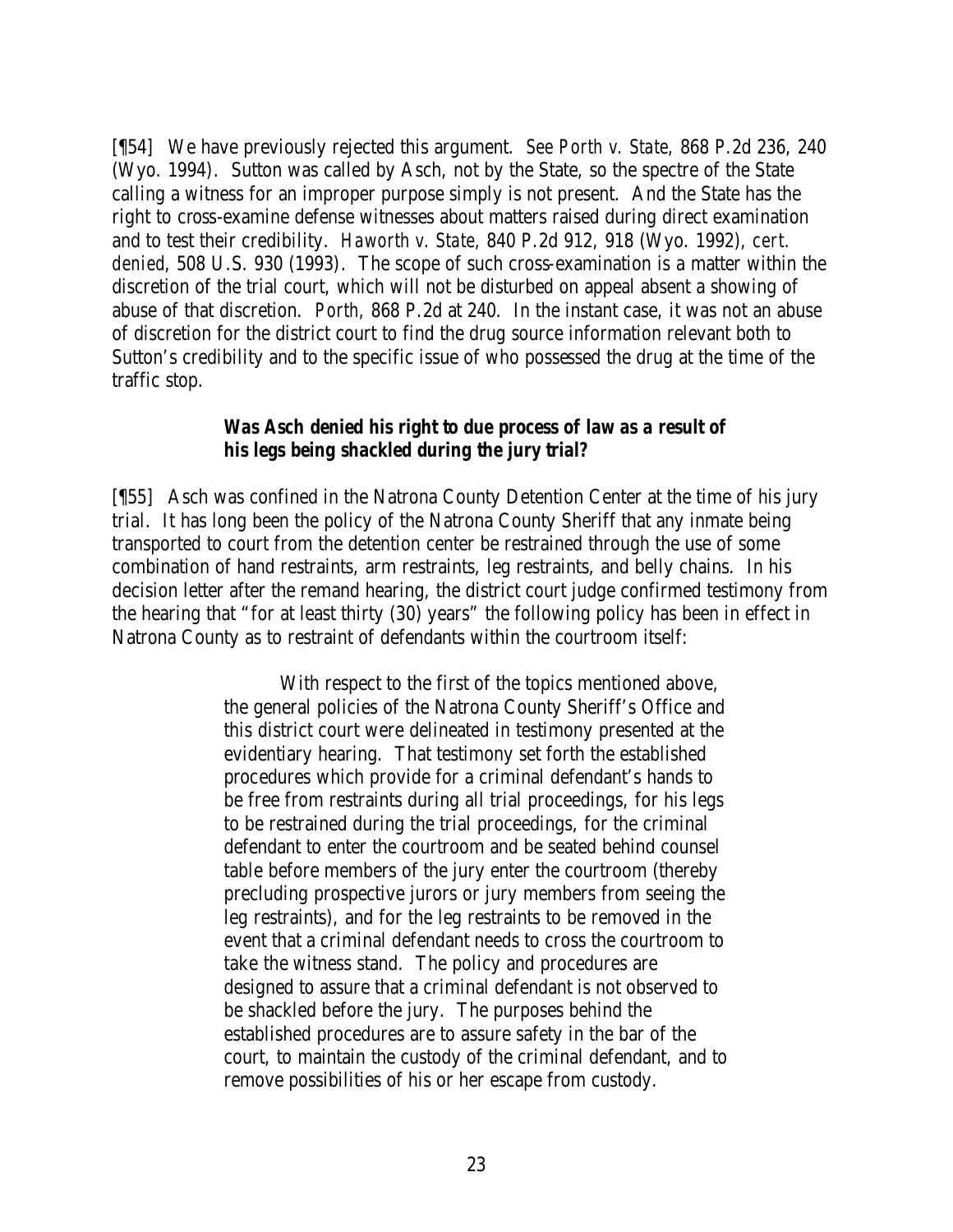The administrator of the detention center testified that defendants would be unshackled in the courtroom only if they had obtained a court order to that effect or if the judge orally authorized removal of the leg shackles.

[¶56] There is no dispute that, consistent with the above policy, Asch's hands were free while he was in the courtroom, but his legs were shackled. There is also no dispute that, despite the precautions described by the detention center administrator and the district court judge, one juror observed Asch in shackles throughout the one-day trial. No evidence was presented suggesting that any other juror saw the leg shackles or that the shackling played any role in the juror's deliberations.

[¶57] The shackling of a criminal defendant in the presence of a jury is universally condemned, although reversal of a conviction in such circumstance is not automatic. *See*  Sheldon R. Shapiro, Annotation, *Propriety and Prejudicial Effect of Gagging, Shackling, or Otherwise Physically Restraining Accused During Course of State Criminal Trial,* 90 A.L.R.3d 17 (1979). In *State v. Finch,* 137 Wash.2d 792, 975 P.2d 967, 997-99, *cert. denied*, 528 U.S. 922 (1999), the Supreme Court of Washington analyzed cases from across the United States and presented the following rationale for the general rule, from which we quote approvingly at length:

> It is well settled that a defendant in a criminal case is entitled to appear at trial free from all bonds or shackles except in extraordinary circumstances. . . .

This is to ensure that the defendant receives a fair and impartial trial as guaranteed by the Sixth and Fourteenth Amendments of the United States Constitution and article I, section 3 and article I, section 22 (amendment 10) of the Washington State Constitution. . . .

This court has emphasized:

Section 22, art.1, of our constitution, declares that, "In criminal prosecutions the accused shall have the right to appear and defend in person." $[11]$  The right here declared is to appear with the use of not on[ly] his mental but his physical faculties unfettered, and unless some *impelling necessity* demands the restraint of a prisoner to secure the safety of others and his own custody, the binding of the prisoner in irons is a plain violation of the constitutional guaranty.

<sup>&</sup>lt;sup>11</sup> Wyo. Const. art. 1, § 10 provides: "In all criminal prosecutions the accused shall have the right to defend in person and by counsel . . .."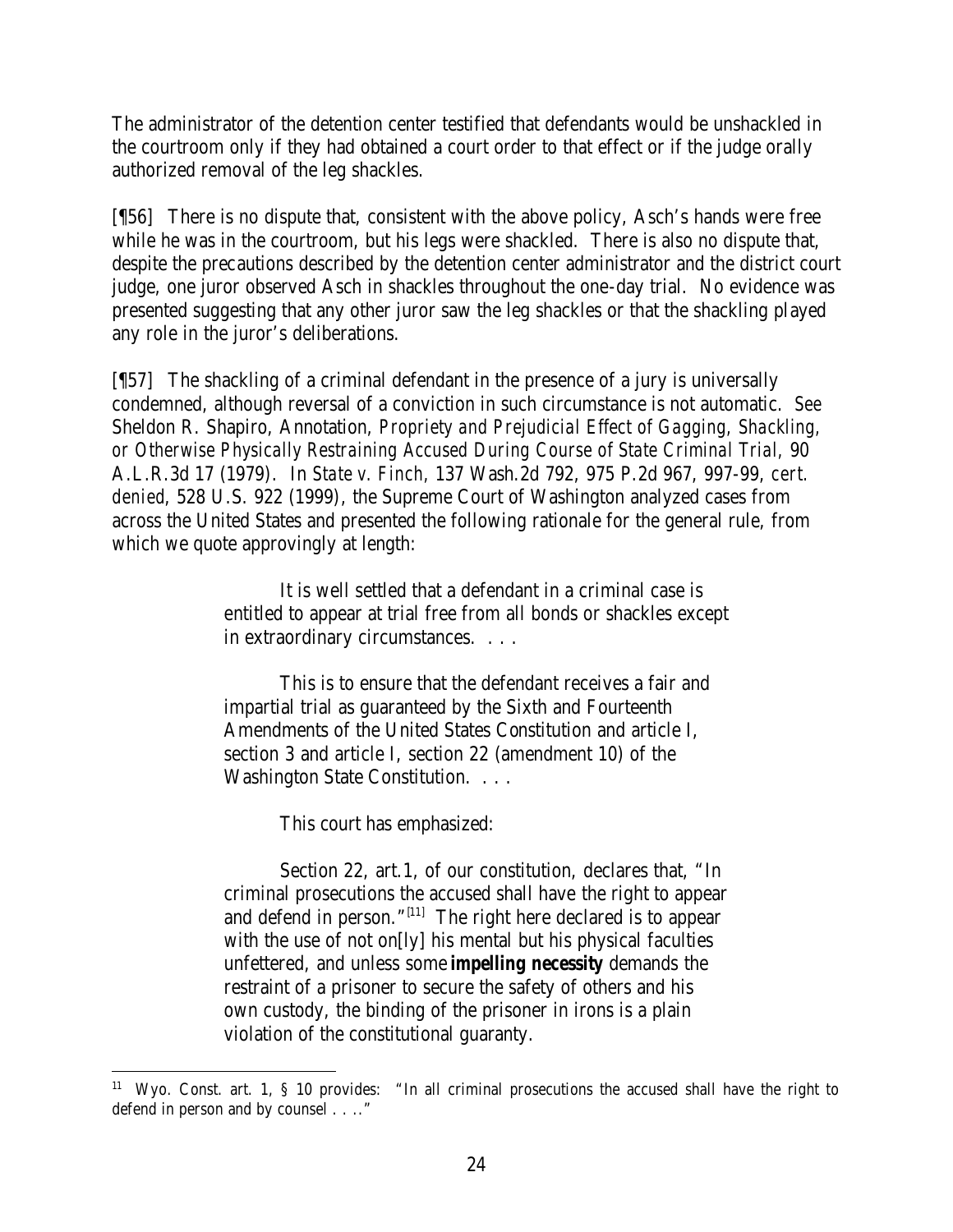Courts have recognized that restraining a defendant during trial infringes upon this right to a fair trial for several reasons. The one most frequently cited is that it violates a defendant's presumption of innocence. . . .

The presumption of innocence, although not articulated in the Constitution, "is a basic component of a fair trial under our system of criminal justice." *Estelle [v. Williams]*, 425 U.S. [501], 503, 96 S.Ct. 1691 [48 L.Ed.2d 126 (1976)].

. . .

. . .

Courts have recognized that the accused is thus entitled to the physical indicia of innocence which includes the right of the defendant to be brought before the court with the appearance, dignity, and self-respect of a free and innocent man. . . . Courts of other jurisdictions, including our own, have long recognized the substantial danger of destruction in the minds of the jury of the presumption of innocence where the accused is required to wear prison garb, is handcuffed or is otherwise shackled. . . .

Shackling or handcuffing a defendant has also been discouraged because it tends to prejudice the jury against the accused. . . . Measures which single out a defendant as a particularly dangerous or guilty person threaten his or her constitutional right to a fair trial. . . . The Supreme Court has stated that use of shackles and prison clothes are "*inherently prejudicial*" because they are "unmistakable indications of the need to separate a defendant from the community at large." *Holbrook [v. Flynn]*, 475 U.S. [560], 568-69, 106 S.Ct. 1340, [89 L.Ed.2d 525 (1986)] (emphasis added).

When the court allows a defendant to be brought before the jury in restraints the "jury must necessarily conceive a prejudice against the accused, as being in the opinion of the judge a dangerous man, and one not to be trusted, even under the surveillance of officers." *[State v.] Williams,* 18 Wash.  $[47], 51, 50$  P. 580  $[(1897)]$ ...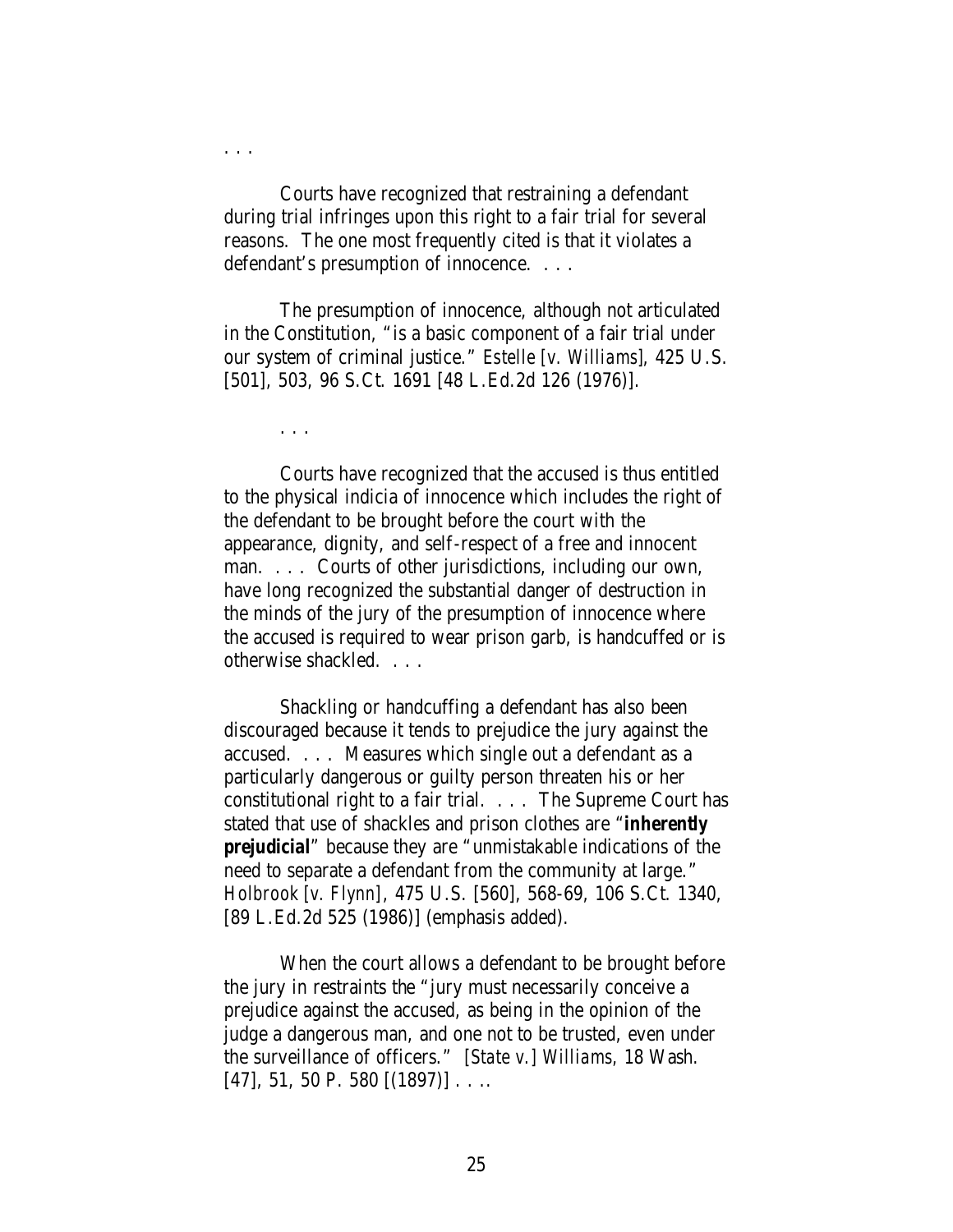. . .

Shackling or handcuffing a defendant has also been discouraged because it restricts the defendant's ability to assist his counsel during trial, it interferes with the right to testify in one's own behalf, and it offends the dignity of the judicial process. . . .

. . .

When determining whether restraints should be used during a courtroom proceeding this court has stated:

> "A trial judge must exercise discretion in determining the extent to which courtroom security measures are necessary to maintain order and prevent injury. That discretion must be founded upon a factual basis set forth in the record. A broad general policy of imposing physical restraints upon prison inmates charged with new offenses because they may be 'potentially dangerous' is a failure to exercise discretion."

*[State v.] Hartzog,* 96 Wash.2d [383] 400, 635 P.2d 694 [(1981)].

(Emphasis in original.)

[¶58] While the shackling of criminal defendants at any time in the courtroom has been condemned on several grounds, shackling in the presence of the jury has clearly been seen as the most problematic. *People v. Hill,* 17 Cal.4th 800, 72 Cal.Rptr.2d 656, 952 P.2d 673, 695 (1998). The concern that jurors will be influenced by observing the defendant in physical restraints is obviated, of course, if the jurors do not actually see the defendant in restraints. Consequently, it has been held that the mere fact that the defendant was somehow physically restrained during a jury trial does not demand reversal. *United States v. Ware,* 897 F.2d 1538, 1541-42 (10th Cir.), *cert. denied*, 496 U.S. 930 (1990), *abrogated on other grounds by United States v. Jones, 235 F.3d 1231, 1236-37 (10<sup>th</sup> Cir.* 2000); *State v. Apelt*, 176 Ariz 349, 861 P.2d 634, 645-46 (1993), *cert. denied*, 513 U.S. 834 (1994); *State v. Woolcock,* 201 Conn. 605, 518 A.2d 1377, 1382 (1986); *State v. Montana,* 489 So.2d 348, 349 (La.App. 1986); *State v. Weidul,* 649 A.2d 318, 319 (Me. 1994); *State v. Scott,* 323 N.W.2d 790, 792 (Minn. 1982). Likewise, some courts have held that an inadvertent view by a juror of a defendant's shackles in the courtroom does not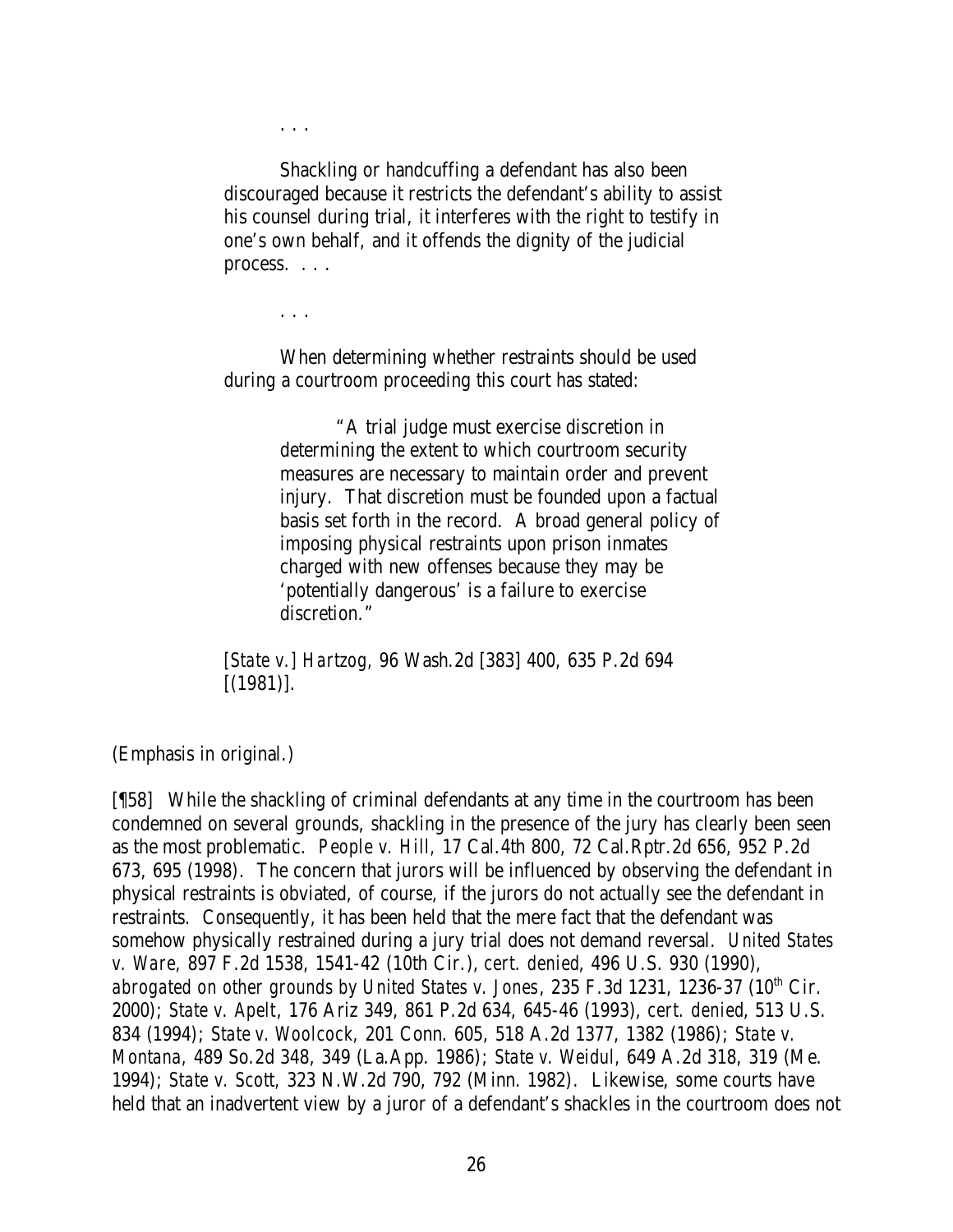necessarily create prejudice or necessitate reversal. *Harrell v. Israel,* 672 F.2d 632, 635- 37 (7th Cir. 1982); *Gillie v. State,* 305 Ark. 296, 808 S.W.2d 320, 324-25 (1991).

[¶59] For several reasons, however, we are not convinced that a defendant's right to a fair trial is adequately protected by a rule that requires him to prove actual prejudice from incourt shackling. Our major concern, as it is the major concern of most courts, is, of course, the effect of shackling upon the jury. The problem with requiring a defendant to prove prejudice is that the jurors, themselves, may not even be aware that they have been prejudiced.

> The Court of Appeals was correct to find that Justice Giannini's assessment of jurors' states of mind cannot be dispositive here. If "a procedure employed by the State involves such a probability that prejudice will result that it is deemed inherently lacking in due process," *Estes v. Texas,* 381 U.S. 532, 542-543 (1965), little stock need be placed in jurors' claims to the contrary. See *Sheppard v. Maxwell,* 384 U.S. 333, 351-352 (1966); *Irvin v. Dowd,* 366 U.S. 717, 728 (1961). Even though a practice may be inherently prejudicial, jurors will not necessarily be fully conscious of the effect it will have on their attitude toward the accused. This will be especially true when jurors are questioned at the very beginning of proceedings; at that point, they can only speculate on how they will feel after being exposed to a practice daily over the course of a long trial. Whenever a courtroom arrangement is challenged as inherently prejudicial, therefore, the question must be not whether jurors actually articulated a consciousness of some prejudicial effect, but rather whether "an unacceptable risk is presented of impermissible factors coming into play," [*Estelle v.*] *Williams*, 425 U.S., at 505.

*Holbrook v. Flynn,* 475 U.S. 560, 570, 106 S.Ct. 1340, 89 L.Ed.2d 525 (1986). Because of this unacceptable risk, the issue of the necessity for shackling or other restraints must be addressed by the trial court before such prejudice may arise.

[¶60] Shackling's effect on the jury is not the only concern.

Not only is it possible that the sight of shackles and gags might have a significant effect on the jury's feelings about the defendant, but the use of this technique is itself something of an affront to the very dignity and decorum of judicial proceedings that the judge is trying to uphold.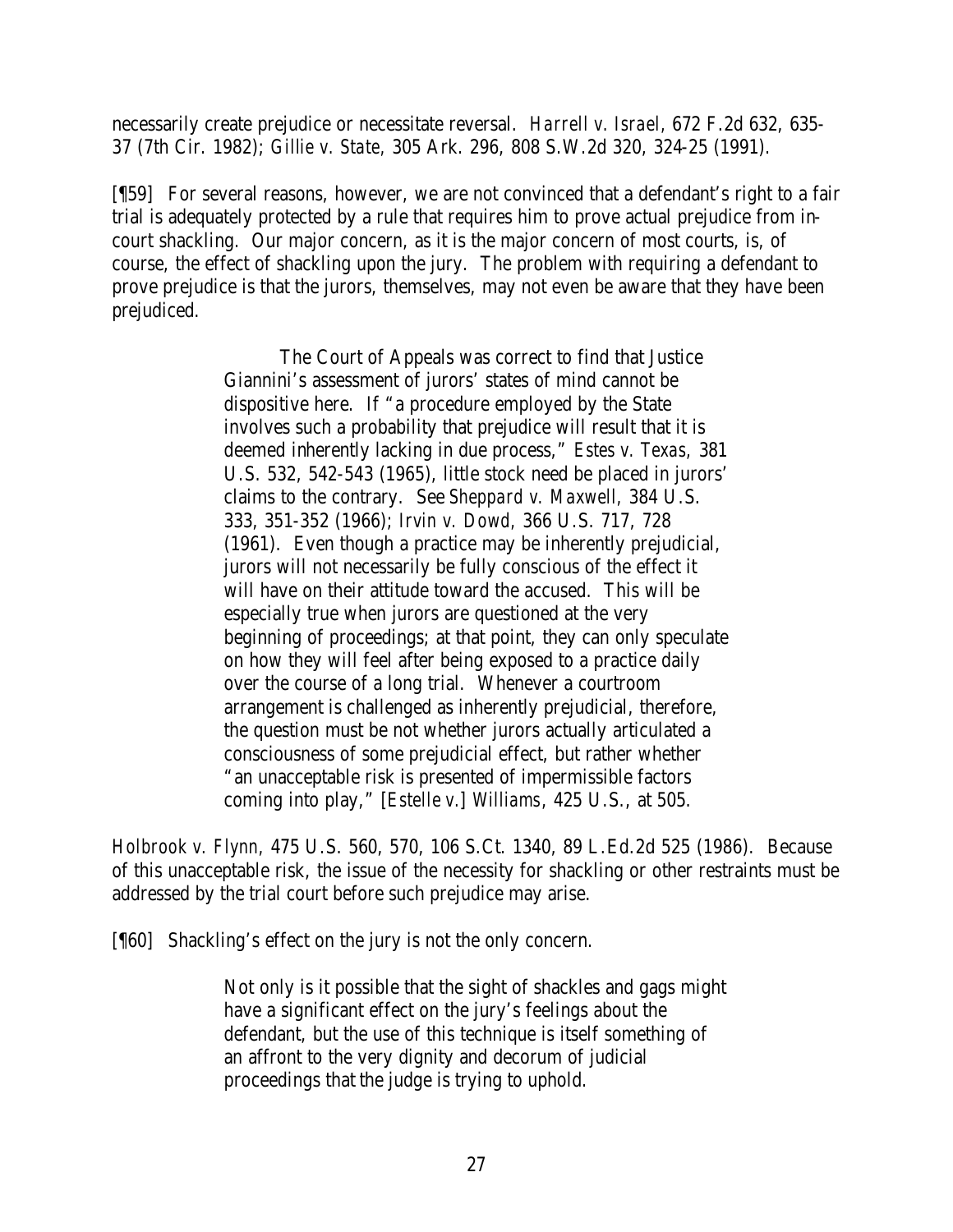*Illinois v. Allen,* 397 U.S. 337, 344, 90 S.Ct. 1057, 25 L.Ed.2d 353 (1970). Further, shackling offends the presumption of innocence and it may interfere with the defendant's ability to participate in his own defense. *Zygadlo v. Wainwright,* 720 F.2d 1221, 1223 (11th Cir. 1983), *cert. denied*, 466 U.S. 941 (1984).

[¶61] Previously in this opinion, we discussed *Estelle* in the context of a defendant being forced to wear prison clothing at trial. We noted there that, if the defendant objects, and there is no showing by the State of a compelling reason, he cannot be forced to wear prison clothing during his jury trial. But failure to object in that situation negates the presence of compulsion. *Estelle*, 425 U.S. at 512-13. Many courts find the shackling of a defendant to be similar, and find that failure to object acts as a waiver of the right not to be shackled or otherwise restrained. *See State v. Mills,* 196 Ariz. 269, 995 P.2d 705, 708 (1999); *People v. McCue,* 175 Ill.App.3d 762, 125 Ill.Dec. 243, 530 N.E.2d 271, 273 (1988); and *People v. Hyche*, 77 Ill.2d 229, 32 Ill.Dec. 893, 396 N.E.2d 6, 12 (1979). On the other hand, if a pretrial objection to shackling is lodged, it is an abuse of discretion for the trial court not to hold a hearing. *Rhoden v. Rowland,* 10 F.3d 1457, 1460 (9th Cir. 1993).

[¶62] Once again, we are not convinced that it should be a criminal defendant's responsibility to ensure that he is provided a trial free from inherently prejudicial practices. That duty should belong to the State and to the court. Consequently, we hold that in future cases, defendants shall not be shackled or otherwise physically restrained in the courtroom during a jury trial, nor shall other exceptional security measures be utilized, unless the State has first moved that such measures be utilized, the court has heard such motion, and after allowing the defendant an opportunity to contest the motion, the court has stated on the record the compelling reasons justifying the measures. *See United States v. Theriault,*  531 F.2d 281, 285 (5th Cir.), *cert. denied*, 429 U.S. 898 (1976), *cert. denied*, 434 U.S. 870 (1977). At such hearing, the State has the burden of establishing the necessity for particular restraints and that such restraints a re the least drastic effective measures available. *State v. Thompson,* 832 S.W.2d 577, 580 (Tenn.Crim.App. 1991). The trial court must consider alternatives, and may not rely blindly on the judgment of correctional officers. *Finch,* 975 P.2d at 1003. In exercising its discretion, the court should consider at least the following factors:

> "[T]he seriousness of the present charge against the defendant; defendant's temperament and character; his age and physical attributes, his past record; past escapes or attempted escapes, and evidence of a present plan to escape; threats to harm others or cause a disturbance; self-destructive tendencies; the risk of mob violence or of attempted revenge by others; the possibility of rescue by other offenders still at large; the size and the mood of the audience; the nature and physical security of the courtroom; and the adequacy and availability of alternative remedies."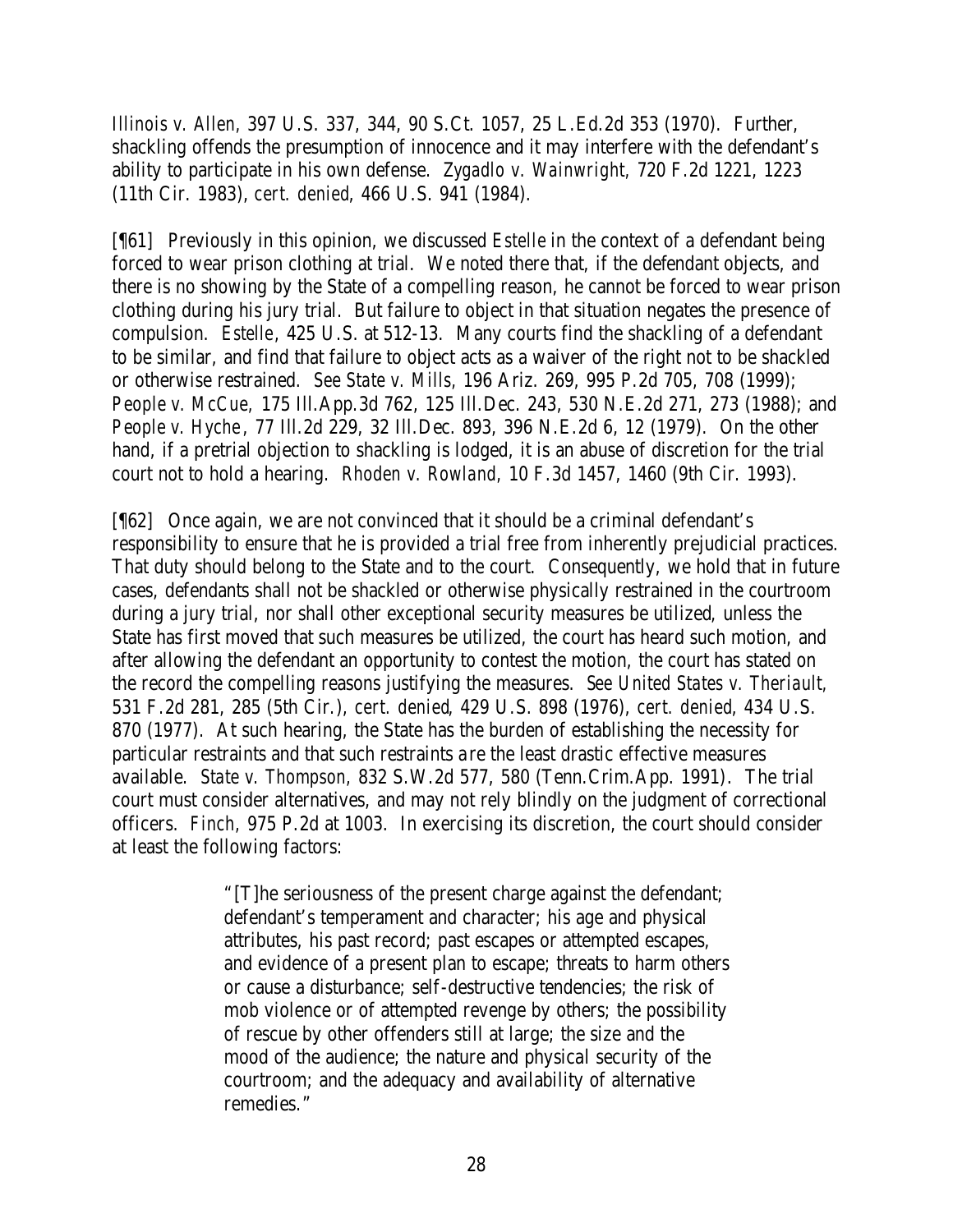*Finch,* 975 P.2d at 1002 (*quoting State v. Hartzog*, 96 Wash.2d 383, 400, 635 P.2d 694  $(1981)$ .

[¶63] The rule just announced does not apply to the situation where one or more jurors inadvertently sees a defendant in physical restraints outside the courtroom. This Court has twice before considered that issue. In *Smith v. State,* 773 P.2d 139 (Wyo. 1989), three jurors inadvertently observed the defendant, in handcuffs, being transferred from the jail to the courtroom. The defendant moved for a mistrial, which motion was denied. We affirmed because "[t]here was nothing in the record which identifies the three jurors, nor is there any evidence presented to show that appellant was prejudiced thereby." *Id.* at 141. After characterizing the incident as "brief and incidental," we concluded that such an incident is not necessarily prejudicial, and to justify a new trial, actual prejudice must be shown. *Id.* Similarly, in *Eustice v. State,* 11 P.3d 897 (Wyo. 2000), the jury briefly observed the defendant in handcuffs and shackles in the hallway as he was being returned to the courtroom following a break in the trial. Citing *Smith,* we affirmed the defendant's conviction on the ground that a jury's brief or incidental viewing of the defendant in restraints is not necessarily prejudicial, and there had been no showing of actual prejudice. Id. at 901. We further concluded that defense counsel was not ineffective for having failed to move for a mistrial. Such a motion would have been futile because there was no inherent prejudice. *Id.* at 905.

[¶64] We continue to adhere to the holdings of *Smith* and *Eustice* because such occurrences outside the courtroom, unlike physical restraints within the courtroom, do not carry the same risk of inherent prejudice, do not constitute the same affront to the dignity of the judicial process, and do not infringe upon the defendant's right to the presumption of innocence and his right to participate fully in his own defense. In addition, the sheriff's duty to maintain custody over a prisoner during transportation to and from the courthouse creates a presumed necessity for physical restraints, and that necessity must be outweighed by specific evidence of actual prejudice. Consequently, if such an incident occurs, the defendant must bring the matter to the trial court's attention through a motion for a mistrial, a request for a cautionary instruction, or some other curative action, or the issue is waived. If an appropriate motion is made, the court shall hold a hearing, not to determine the necessity for the restraints, but to determine whether the defendant was prejudiced.

#### **CONCLUSION**

[¶65] Asch was denied his right to effective assistance of counsel because his attorney failed to conduct an adequate investigation of matters surrounding his primary defense and failed adequately to pursue that defense at trial. Asch has not substantiated his other allegations of ineffective assistance of counsel. The district court did not abuse its discretion in instructing the jury that it could consider witness Sutton's refusal to answer a